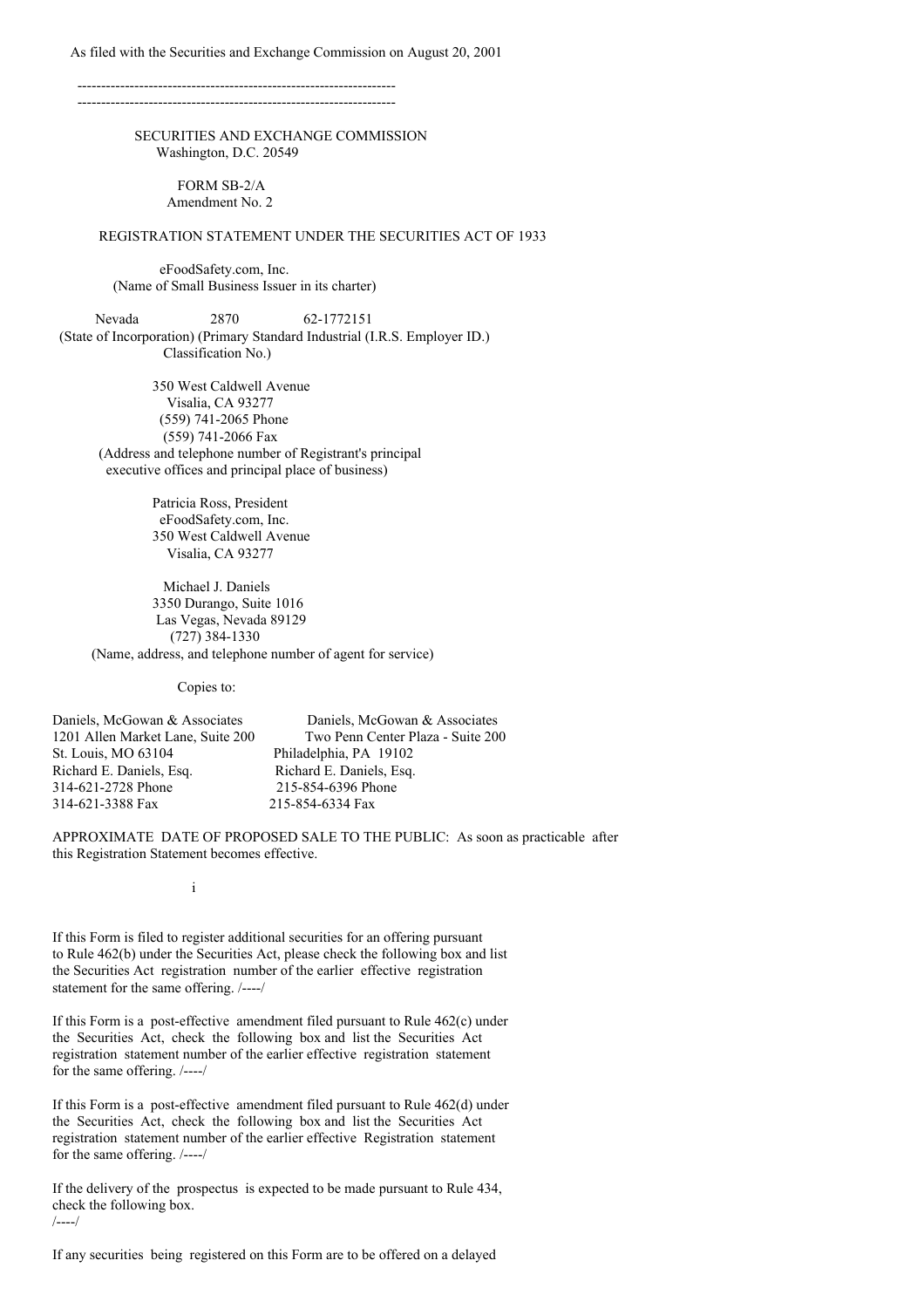or continuous basis pursuant to Rule 415 under the Securities Act of 1933, check the following box. /----/

| CALCULATION OF REGISTRATION FEE          |  |  |  |                        |              |
|------------------------------------------|--|--|--|------------------------|--------------|
| Title of Each Dollar Proposed Proposed   |  |  |  |                        |              |
| Class of                                 |  |  |  | Amount Maximum Maximum | Amount of    |
| Securities to to be Price Aggregate      |  |  |  |                        | Registration |
| be Registered Registered Per Share Price |  |  |  |                        | Fee          |
|                                          |  |  |  |                        |              |
| Common Stock 12,540,000 \$.003           |  |  |  | $$37,620*$             | \$13         |
| $$0.0005$ par value                      |  |  |  |                        |              |

\* Estimated solely for the purpose of calculating the registration fee in accordance with Rule 457 under the Securities Act of 1933, as amended.

The registrant hereby amends this registration on such date or dates as may be necessary to delay its effective date until the registrant shall file a further amendment which specifically states that this registration shall thereafter become effective in accordance with section 8(A) of the Securities Act of 1933 or until the registration statement shall become effective on such date as the Commission, acting pursuant to said Section 8(A), may determine.

ii

eFoodSafety.com, Inc. CROSS REFERENCE SHEET

 $<$ TABLE $>$ <CAPTION>

# ITEM NUMBER IN FORM SB-2 AND TITLE OF ITEM LOCATION IN PROSPECTUS PROSPECTUS

# $\langle S \rangle$   $\langle \langle \rangle$ Item 1. Front of Registration Statement and Outside Front Cover of Prospectus Cover Page Item 2. Inside Front and Outside Back Cover Pages of Prospectus Inside Front and Outside Cover Pages of Prospectus Item 3. Summary Information and Risk Factors Prospectus Summary; The Company; Risk Factors Item 4. Use of Proceeds Item 5. Determination of Offering Price Determination of Re-sale Price Item 6. Dilution Not Applicable Item 7. Selling Shareholders Selling Shareholders Item 8. Plan of Distribution Plan of Distribution Item 9. Legal Proceedings Legal Proceedings Item 10. Directors, Executive Officers, Promoters and Control Persons Management Item 11. Security Ownership of Certain Beneficial Owners and Management Management-Principal Shareholders Item 12. Description of Securities Description of Securities Item 13. Interest of Named Experts and Counsel Interest of Named Experts and Counsel Item 14. Disclosure of Commission Position on Indemnification Indemnification of Officers and Directors Item 15. Organization Within Last Five Years Description of Business and Plan of Operation Item 16. Description of Business Description of Business and Plan of Operation Item 17. Management's Discussion and Analysis or Plan of Operation Description of Business and Plan of Operation Item 18. Description of Property. Description of Property Item 19. Certain Relationships and Related Transactions Certain Relationships and Related Transactions Item 20. Market for Common Equity and Related Plan of Distribution; Shares Eligible for Future Stockholder Matters Use Item 21. Executive Compensation Management, Executive Compensation Item 22. Financial Statements Financial Statements Item 23. Changes In and Disagreements With Accountants on Accounting and Financial Disclosure Not Applicable PART II

Item 24. Indemnification of Directors and Officers Indemnification of Directors and Officers Item 25. Other Expenses of Issuance and Distribution Other Expenses of Issuance and Distribution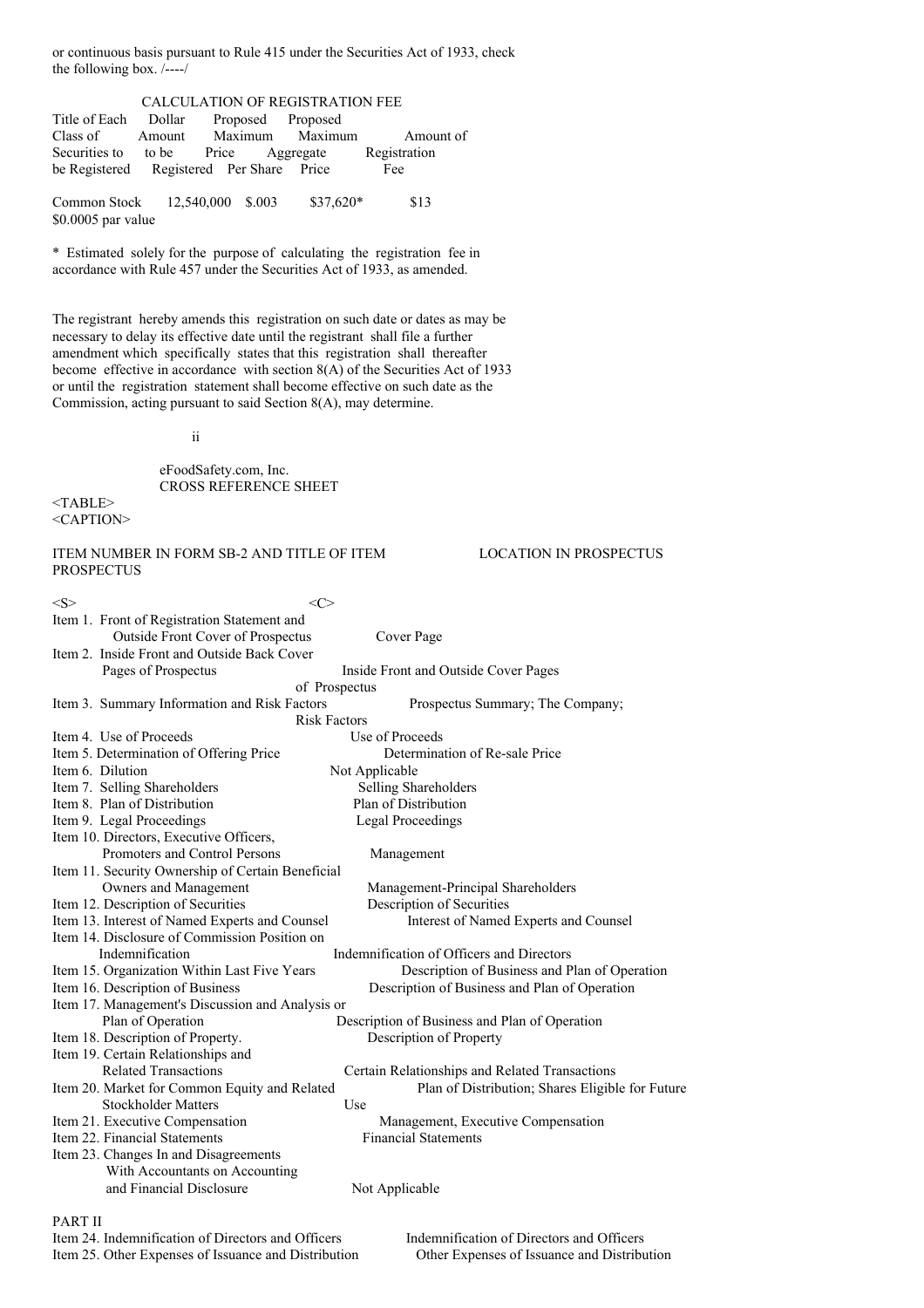## iii SUBJECT TO COMPLETION, DATED April , 2002

PROSPECTUS

### EFOODSAFETY.COM, INC.

### 12,540,000 SHARES OF COMMON STOCK

This prospectus covers the resale, from time to time, of up to 12,540,000 shares of common stock of eFoodSafety.com, Inc. ("eFood") in the over-the-counter market, at prevailing market prices, at negotiated prices, or otherwise.

eFood will not be receiving any of the proceeds from the sale of the shares by selling shareholders, but will bear all of the expenses of the registration of the shares.

This investment involves a high degree of risk. You should purchase shares only if you can afford a complete loss. See "Risk Factors" beginning on page 5.

Our common stock is not currently listed or quoted on any quotation medium. There is no public trading market for our stock.

Neither the SEC nor any state securities commission has approved or disapproved these securities, or determined if this Prospectus is truthful or complete. Any representation to the contrary is a criminal offense.

The information in this preliminary prospectus is not complete and may be changed. We are not allowed to sell the common stock offered by this prospectus until the registration statement we have filed with the SEC becomes effective. This preliminary prospectus is not an offer to sell our stock nor does it solicit offers to buy our stock in any state where the offer of sale is not permitted.

| Per Share Total |                    |  |
|-----------------|--------------------|--|
|                 |                    |  |
|                 | $\frac{0}{\alpha}$ |  |
|                 | $\frac{0}{6}$      |  |

-----------------

It is currently estimated that the initial public offering price will be between \$1.00 and \$2.00 per share. The selling group is not required to sell any specific number or dollar amounts but will use their best efforts to sell the securities offered by the selling shareholders.

The date of this Prospectus is April , 2002.

### 1

# TABLE OF CONTENTS

|                                | Page |
|--------------------------------|------|
| <b>Prospectus Summary</b>      | 3    |
| <b>Risk Factors</b>            | 3    |
| Forward-Looking Statements     |      |
| Use of Proceed                 | 6    |
| Determination of Re-Sale Price | 6    |
| <b>Selling Shareholders</b>    |      |
| Plan of Distribution           | 8    |
| Legal Proceedings              |      |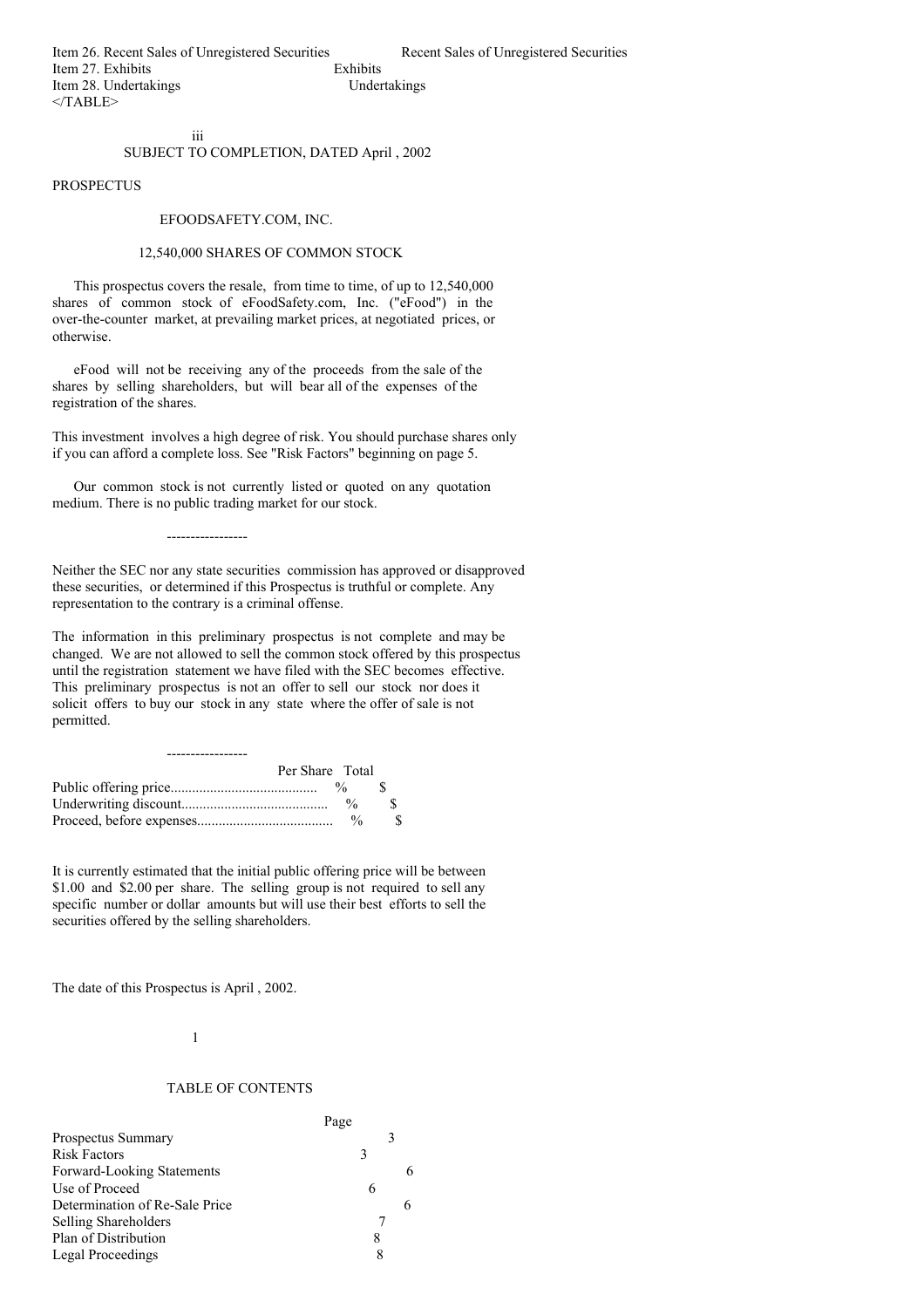| Management                                     | 8  |
|------------------------------------------------|----|
| <b>Executive Compensation</b>                  | 10 |
| Recent Sales of Unregistered Securities        | 10 |
| Principal Shareholders                         | 11 |
| Description of Securities                      | 12 |
| Shares Eligible for Future Sale                | 13 |
| Description of Business and Plan of Operation  | 13 |
| Description of Property                        | 15 |
| Interest of Named Experts and Counsel          | 15 |
| Transfer Agent and Registrar                   | 16 |
| Disclosure of Commission Position on           |    |
| Indemnification for Securities Act Liabilities | 16 |
| Certain Relationships and Related Transactions | 16 |
| Additional Information                         | 17 |

Until 90 days after the effective date, all dealers that effect transactions in these shares, whether or not participating in this re-sale, may be required to deliver a prospectus. This is in addition to the dealers' obligation to deliver a prospectus when acting as underwriters and with respect to their unsold allotments or subscriptions.

No dealer, sales representative or any other person has been authorized to give any information or to make any representations in connection with the securities described in this prospectus other than those contained in this prospectus, and, if given or made, such information or representations must not be relied upon as having been authorized by eFood. Neither the delivery of this prospectus nor any [re-sale] made pursuant to this prospectus shall, under any circumstances, create any implication that there has been no change in the affairs of eFood since the date of this prospectus or that the information contained in it is correct as of any time subsequent to its date.

 $\mathcal{L}$ 

In this prospectus, references to the "company", "eFood", "we", "us", and "our" refer to eFoodSafety.com, Inc.

## PROSPECTUS SUMMARY

The following summary does not contain all the information that may be important to you. You should read this entire prospectus carefully, especially "Risk Factors" and the financial statements and related notes included elsewhere in this prospectus, before deciding to invest in shares of our common stock. This prospectus contains forward-looking statements that are based upon the beliefs of our management, but involve risks and uncertainties. Our actual results or experience could differ significantly from the results discussed in the forward-looking statements.

### The Company

We were incorporated in Nevada on October 28, 1996 as DJH International, Inc., to wholesale products to businesses; and via the Internet to businesses and the general public where applicable. While developing the business, a merger with Global Procurement Systems was completed on October 16, 2000, and a name change to eFoodSafety.com, Inc. was accomplished. Upon the merger, Ms. Patricia Ross assumed the official duties as president of the corporation and brought the corporation on its present path of developing sanitation services and products in the fruit and vegetable market worldwide. Due to lack of financial resources, no products or services are currently being offered.

## Covered Securities

We previously issued 29,335,000 shares of our common stock. This prospectus covers any resale of the following shares.

| Common Stock Registered for Resale             | 12,540,000 |
|------------------------------------------------|------------|
| Common Stock Outstanding prior to the Offering | 29.335,000 |
| Common Stock Outstanding after the Offering    | 29,335,000 |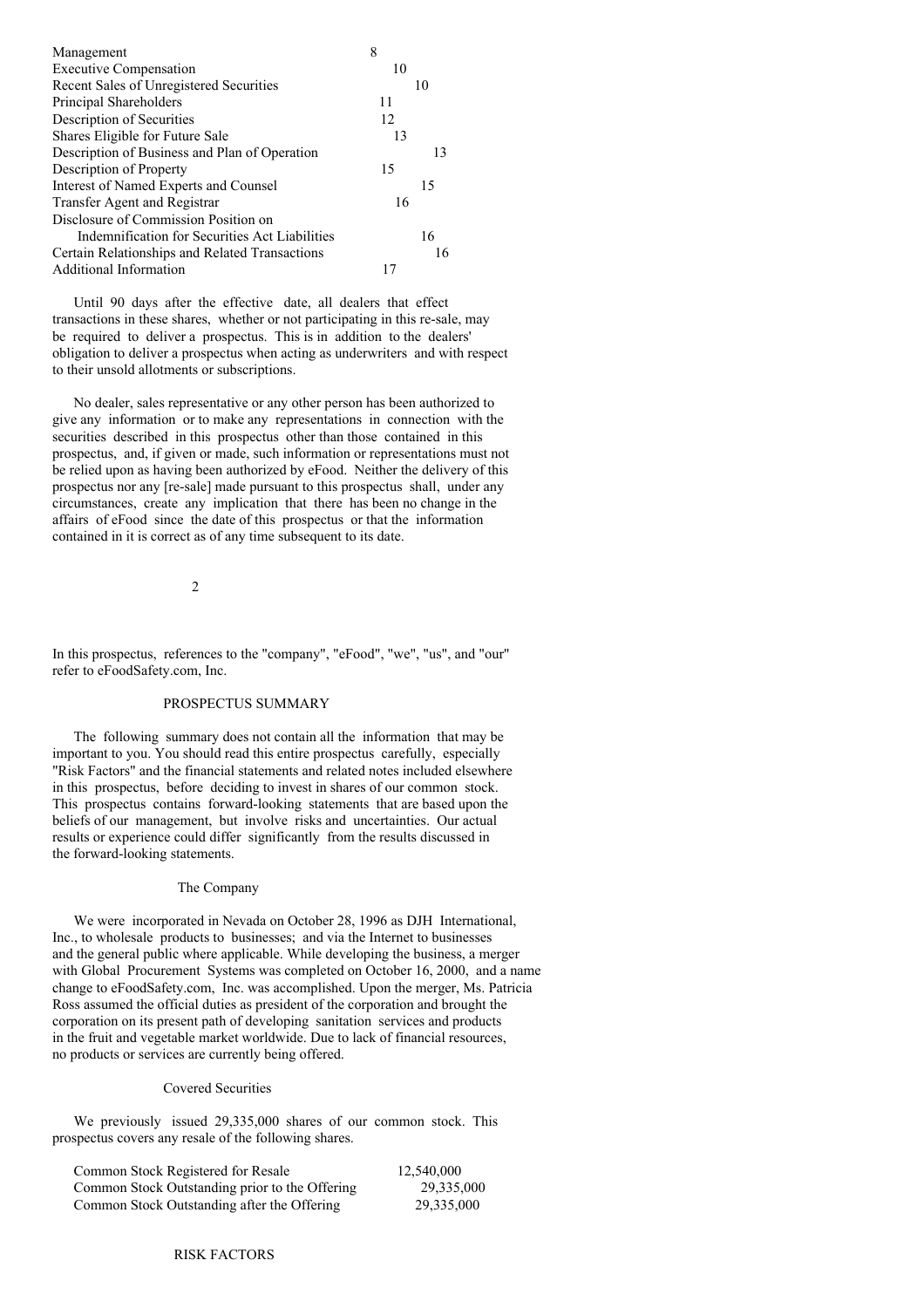An investment in our common stock is speculative in nature and involves a high degree of risk. In addition to the other information contained in this prospectus, the following factors should be considered carefully before making any investment decisions with respect to purchasing our common stock. This prospectus contains, in addition to the lack of historical information, forward-looking statements that involve risks and uncertainties. eFood's actual results may differ materially from the results discussed in the forward-looking statements. This Risk Factors section includes all risks that we consider to be material.

(1) We are a development stage company, with no operating history, and you could lose your entire investment.

3

Our business has not shown a profit. Since we commenced operations in October of 1996, we have accumulated a negligible net loss through the present. A year-end profit may not be realized in the year ending December 31, 2002 and profitability may not be achieved in the future. In addition, we are in poor financial condition from a lack of capital.

(2) Financial risk of dependence on key personnel.

The success of the company will depend to a great extent on Patricia Ross and her management team. These individuals may not remain with the company due to the lack of employment contracts. If we lose our key personnel, our business may suffer. We depend substantially on the continued services and performance of our senior management and, in particular, their contacts and relationships, especially within the fresh fruit and vegetable industry.

(3) Risk of loss of investment due to highly competitive nature of our industry.

The market for sanitation products for fruits and vegetables is intensely competitive, and the specific niche the company is entering also carries with it a high degree of risk. eFood has no operating history or any revenues from operations. eFood has no assets or financial resources. eFood has operated at a loss and will continue to do so for some time.

We are smaller than our national competitors, and consequently lack the financial resources to enter new markets or increase existing market share. In fact, we compete with several companies that specialize in the \$5 billion dollar fruit and vegetable sanitation market. Most of these companies have longer histories, greater name recognition, and more financial resources than we do.

(4) Risk of liquidity, as there is no public market for our shares, and no assurance of a public trading market developing.

Purchasers of these shares are at risk of no liquidity for their investment.

Prior to this offering, there has been no established trading market for our securities. A regular trading market for the securities may not develop after completion of this offering. If a trading market does develop for the securities offered hereby, it may not be sustained.

(5) Risk due to possibility of highly volatile stock price.

Should a market develop for our shares, the trading price of the common stock may be highly volatile and could be subject to wide fluctuations in response to factors such as actual or anticipated variations in quarterly operating results, announcements of technological innovations, new sales formats or new services by us or our competitors, changes in financial estimates by securities analysts, conditions or trends in Internet or traditional retail markets, changes in the market valuations of other Internet or produce and procurement oriented companies, announcements by us or our competitors of significant acquisitions, strategic partnerships, joint ventures, capital commitments, additions or departures of key personnel, sales of common stock and other events or factors, many of which are beyond our control. In addition, the stock market in general, and the market for produce and procurement companies in particular, has experienced extreme price and volume fluctuations which have often been unrelated or disproportionate to the operating performance of such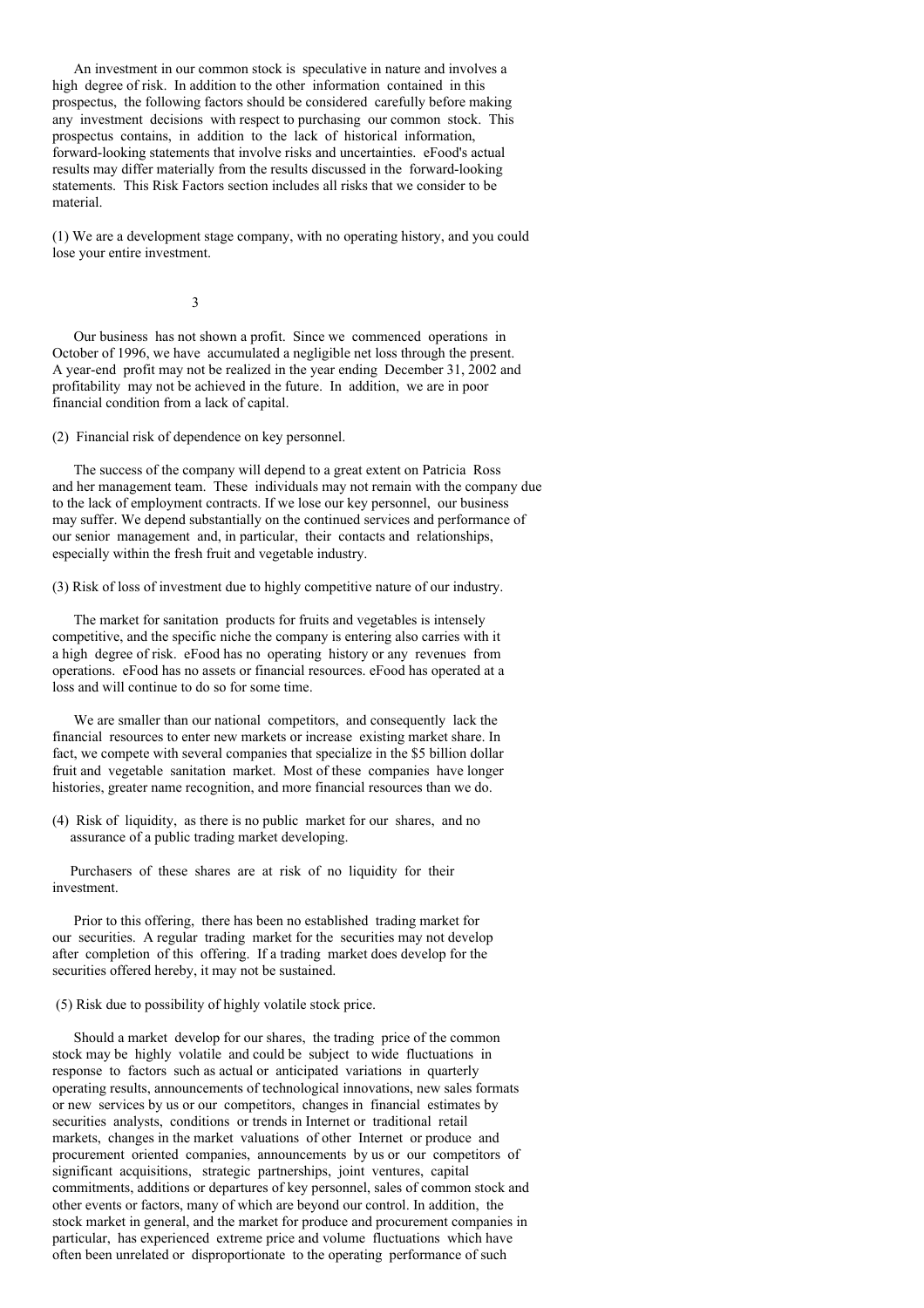companies. These broad market and industry factors may materially adversely affect the market price of the common stock, regardless of our operating

4

performance. In the past, following periods of volatility in the market price of a company's securities, securities class-action litigation has often been instituted against such companies. Such litigation, if instituted, could result in substantial costs and a diversion of management's attention and resources, which could have a material adverse effect on our business, results of operations, and financial condition.

(6) Risk of reduced liquidity of "penny stocks".

The Securities and Exchange Commission has adopted regulations that generally define a "penny stock" as any equity security that has a market price of less than \$5.00 per share and that is not traded on a national stock exchange, NASDAQ or the NASDAQ National Market System. Now, or sometime in the future, penny stocks could be removed from NASDAQ or the NASDAQ National Market System or the securities may become subject to rules of the Commission that impose additional sales practice requirements on broker-dealers effecting transactions in penny stocks. In most instances, unless the purchaser is either (i) an institutional accredited investor, (ii) the issuer, (iii) a director, officer, general partner or beneficial owner of more than five percent (5 %) of any class of equity security of the issuer of the stock that is the subject of the transaction, or (iv) an established customer of the broker-dealer, the broker-dealer must make a special suitability determination for the purchase of such securities and have received the purchaser's prior written consent to the transaction. Additionally, on any transaction involving a penny stock, the rules of the Commission require, among other things, the delivery, prior to the transaction, of a disclosure schedule prepared by the Commission relating to the penny stock market and the risks associated with investing in penny stocks. The broker dealer also must disclose the commissions payable to both the broker-dealer and registered representative and current quotations for the securities. Finally, among other requirements, monthly statements must be sent to the purchaser of the penny stock disclosing recent price information for the penny stock held in the purchaser's account and information on the limited market in penny stocks. Consequently, the penny stock rules may restrict the ability of broker-dealers to sell the securities and may affect the ability of purchasers in this Offering to sell the securities in the secondary market.

(7) Risk due to minority status of new investors.

Upon completion of this registration, our directors and executive officers will beneficially own approximately 16,795,000 million common shares; approximately 57.26% of the outstanding common stock if all the shares offered are sold. As a result, these stockholders, if they act as a group, will have a significant influence on all matters requiring stockholder approval, including the election of directors and approval of significant corporate transactions. Such control may have the effect of delaying or preventing a change in control of the Company. See "Principal and Selling Stockholders".

(8) Risk due to lack of funds.

The company presently lacks sufficient funds to begin operations. No products or services are presently being offered.

#### 5

#### FORWARD-LOOKING STATEMENTS

This prospectus contains statements that plan for or anticipate the future. Forward-looking statements include statements about the future of the Internet and food safety and sanitation industries, statements about our future business plans and strategies, and most other statements that are not historical in nature. In this prospectus, forward-looking statements are generally identified by the words "anticipate," "plan," "believe," "expect," "estimate," and the like. Because forward-looking statements involve future risks and uncertainties, there are factors that could cause actual results to differ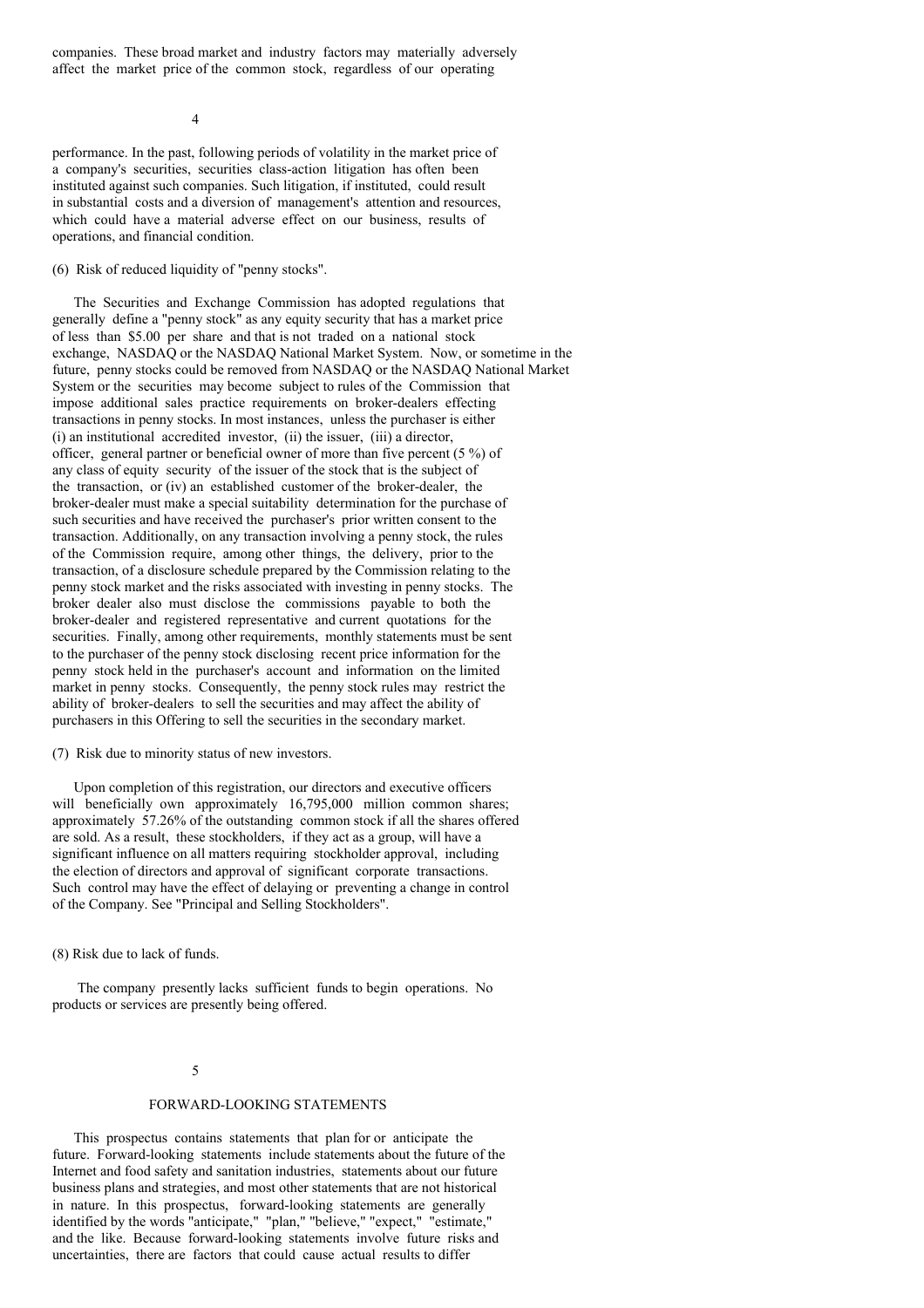materially from those expressed or implied. For example, a few of the uncertainties that could affect the accuracy of forward-looking statements include:

(A) an abrupt economic change resulting in an unexpected downturn in demand;

(B) governmental restrictions or excessive taxes on imports and exports;

(C) over-abundance of products and services related to the produce and procurement industries;

(D) economic resources to support the retail and wholesale promotion of new products and services;

(E) expansion plans, access to potential clients and advances in technology; and

(F) lack of working capital that could hinder the promotion and distribution of products and services to a broader based wholesale population.

(G) the Company presently has insufficient funds to start operations.

### USE OF PROCEEDS

The principal purpose of this registration is to create a more liquid public market for eFood's common stock. Upon the effectiveness of this registration statement, a portion of eFood's outstanding shares of common stock will be eligible for resale under the Securities Act. While eFood will bear the expenses of the registration of the shares, eFood will not realize any proceeds from any actual resale of the shares that might occur in the future. The selling shareholders will receive all proceeds from any resale.

# DETERMINATION OF RE-SALE PRICE

This is not an offering of securities, but a registration of existing shares of common stock held by selling shareholders. Therefore, there is no offering price. The re-sales of shares, if any, will take place at then current market prices or, in the absence of an established market, at negotiated prices; or both.

Our business is subject to compliance with various government regulations. We are subject to regulation by numerous governmental agencies, the most active of which is the Securities and Exchange Commission (the "SEC"), which will regulate our status as a fully reporting company.

### 6

## SELLING SHAREHOLDERS

The following table sets forth certain information as of the date of this prospectus, with respect to the selling shareholders for whom eFood is registering shares for resale to the public. All of the shares listed in the table were purchased from and issued by eFood Safety on October 9, 2000 for cash at \$0.0005 (par value) per share. There are no known relationships between any of the shareholders, or eFood's management. The maximum number of shares that could be offered by the selling shareholders is 12,540,000. The amount of stock eligible for sale pursuant to Rule 144 is 16,795,000. The total number of shareholders of our common stock is approximately 33.

No persons selling the company's stock are considered broker/dealers or affiliates of broker/dealers. <TABLE>

<CAPTION>

|                   | <b>Shares</b>  | No. of Shares            |              |
|-------------------|----------------|--------------------------|--------------|
|                   | Beneficially   | to be Registered % Owned |              |
| Name of           | Owned Prior to | % Owned<br>Pursuant to   | After        |
| Security Holder   | Registration   | this Prospectus<br>Prior | Registration |
| $<\!S>$           |                |                          |              |
| Regency Financial |                |                          |              |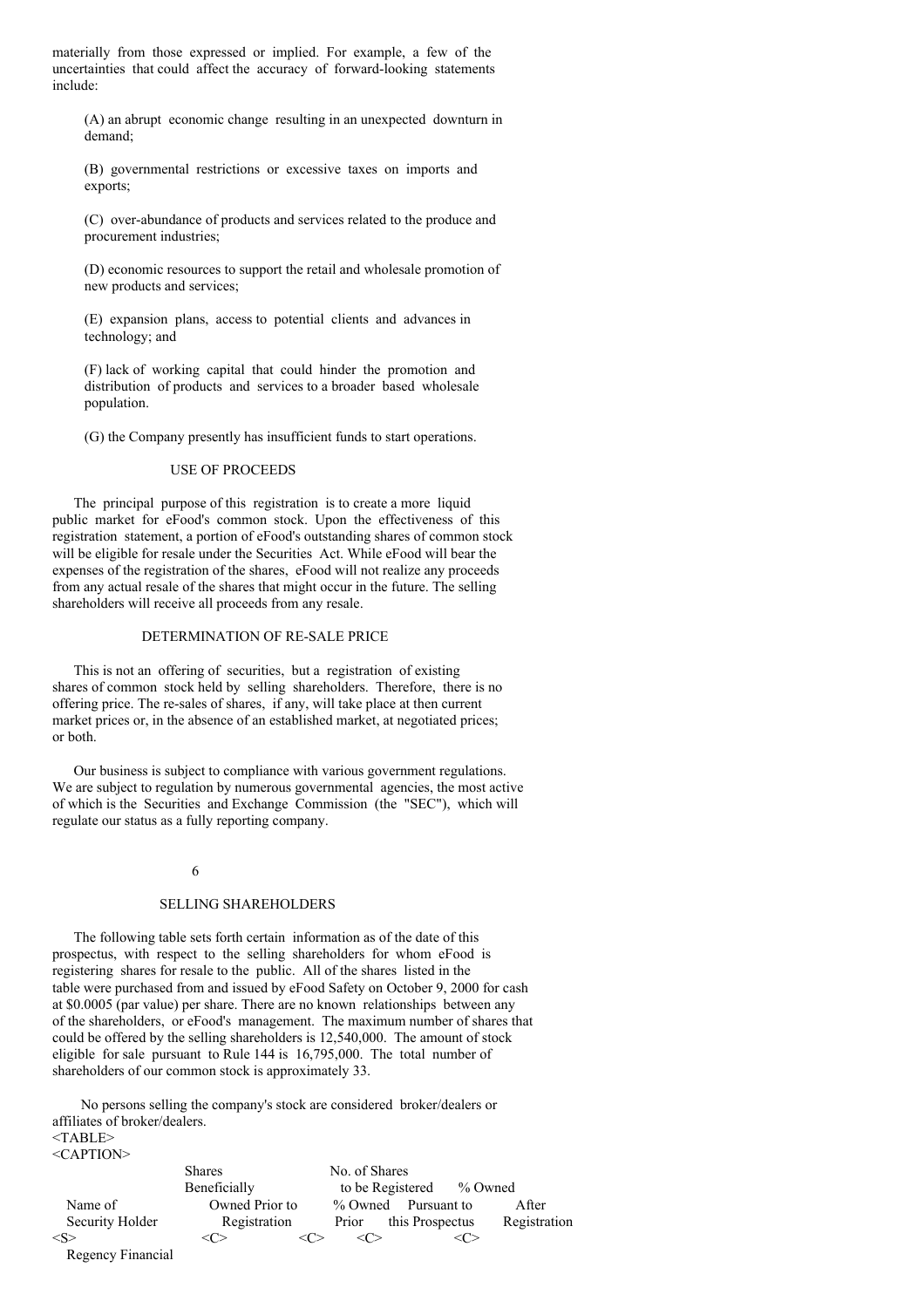| Services, Ltd.          | 2,347,500 | 8.0    | 2,347,500 | 8.0    |
|-------------------------|-----------|--------|-----------|--------|
| Berkshire Capital       |           |        |           |        |
| Management Co. Inc.     | 2,292,500 | 7.8    | 2,292,500 | 7.8    |
| Gina Della Femina       | 100,000   | 0.034  | 100,000   | 0.034  |
| Steven A. Sanders       | 100,000   | 0.034  | 100,000   | 0.034  |
| Laurence and Elisabeth  |           |        |           |        |
| Paredes                 | 15,000    | 0.005  | 15,000    | 0.005  |
| Ronald Sparkman         | 2,040,000 | 7.0    | 2,040,000 | 7.0    |
| Stone Castle Keep, Inc. | 2,040,000 | 7.0    | 2,040,000 | 7.0    |
| John M. Peragine        | 525,000   | 1.8    | 525,000   | 1.8    |
| James Mylock, Jr.       | 525,000   | 1.8    | 525,000   | 1.8    |
| Andreas Lintzeris       | 525,000   | 1.8    | 525,000   | 1.8    |
| Jon Callahan            | 525,000   | 1.8    | 525,000   | 1.8    |
| Daniel Grieco           | 10,000    | 0.0034 | 10,000    | 0.0034 |
| Amanda E. Johnson       | 525,000   | 1.8    | 525,000   | 1.8    |
| Milton Irizarry         | 525,000   | 1.8    | 525,000   | 1.8    |
| John C. Sypek           | 325,000   | 0.009  | 325,000   | 1.1    |
| Diane J. Harrison       | 500       | 0.0002 | 500       | 0.0002 |
| William B. Harrison, II | 500       | 0.0002 | 500       | 0.0002 |
| Norman Davis            | 500       | 0.0002 | 500       | 0.0002 |
| Sheryl Cerasani         | 500       | 0.0002 | 500       | 0.0002 |
| <b>Eileen Daniels</b>   | 500       | 0.0002 | 500       | 0.0002 |
| Daniel Terzo            | 500       | 0.0002 | 500       | 0.0002 |
| Lynnette Sparks         | 500       | 0.0002 | 500       | 0.0002 |
| Debra Lynn Hensen       | 500       | 0.0002 | 500       | 0.0002 |
| $/T$ and $T\sim$        |           |        |           |        |

 $<$ /TABLE>

7

<TABLE> <CAPTION>

|                       | <b>Shares</b><br>Beneficially | No. of Shares | to be Registered | % Owned      |              |
|-----------------------|-------------------------------|---------------|------------------|--------------|--------------|
| Name of               | Owned Prior to                | $\%$ Owned    | Pursuant to      |              | After        |
| Security Holder       | Registration                  | Prior         | this Prospectus  |              | Registration |
| $<\!\!S\!\!>$         | <≀ ∵                          | <∩><br><േ     |                  | $\langle$ C> |              |
| Sandra Taunton        | 500                           | 0.0002        | 500              | 0.0002       |              |
| Wilma J. & William B. |                               |               |                  |              |              |
| Harrison              | 500                           | 0.0002        | 500              | 0.0002       |              |
| Donald & Cathy        |                               |               |                  |              |              |
| Hejmanowski           | 500                           | 0.0002        | 500              | 0.0002       |              |
| Arthur Rigsby         | 500                           | 0.0002        | 500              | 0.0002       |              |
| Michael J. Daniels    | 114.000                       | 0.4           | 114,000          | 0.4          |              |
|                       |                               |               |                  |              |              |

 $<$ /TABLE>

All of the shares offered by this prospectus may be offered for resale, from time to time, by the selling shareholders, pursuant to this prospectus, in one or more private or negotiated transactions, in open market transactions in the over-the-counter market, or otherwise, or by a combination of these methods, at fixed prices that may be changed, at market prices prevailing at the time of the sale, at prices related to such market prices, at negotiated prices, or otherwise. The selling shareholders may effect these transactions by selling their shares directly to one or more purchasers or to or through broker-dealers or agents. The compensation to a particular broker-dealer or agent may be in excess of customary commissions. Each of the selling shareholders may be deemed an "underwriter" within the meaning of the Securities Act in connection with each sale of shares. The selling shareholders will pay all commissions, transfer taxes and other expenses associated with their sales.

# PLAN OF DISTRIBUTION

To our knowledge, none of the selling shareholders has made any arrangement with any brokerage firm for the sale of the shares. The selling shareholders have advised us that they presently intend to dispose of the shares through broker-dealers in ordinary brokerage transactions at market prices prevailing at the time of sale.

Any broker-dealers or agents who act in connection with the sale of the shares may be deemed to be underwriters. Any discounts, commissions or concessions received by any broker-dealers or agents may be deemed to be underwriting discounts and commissions under the Securities Act.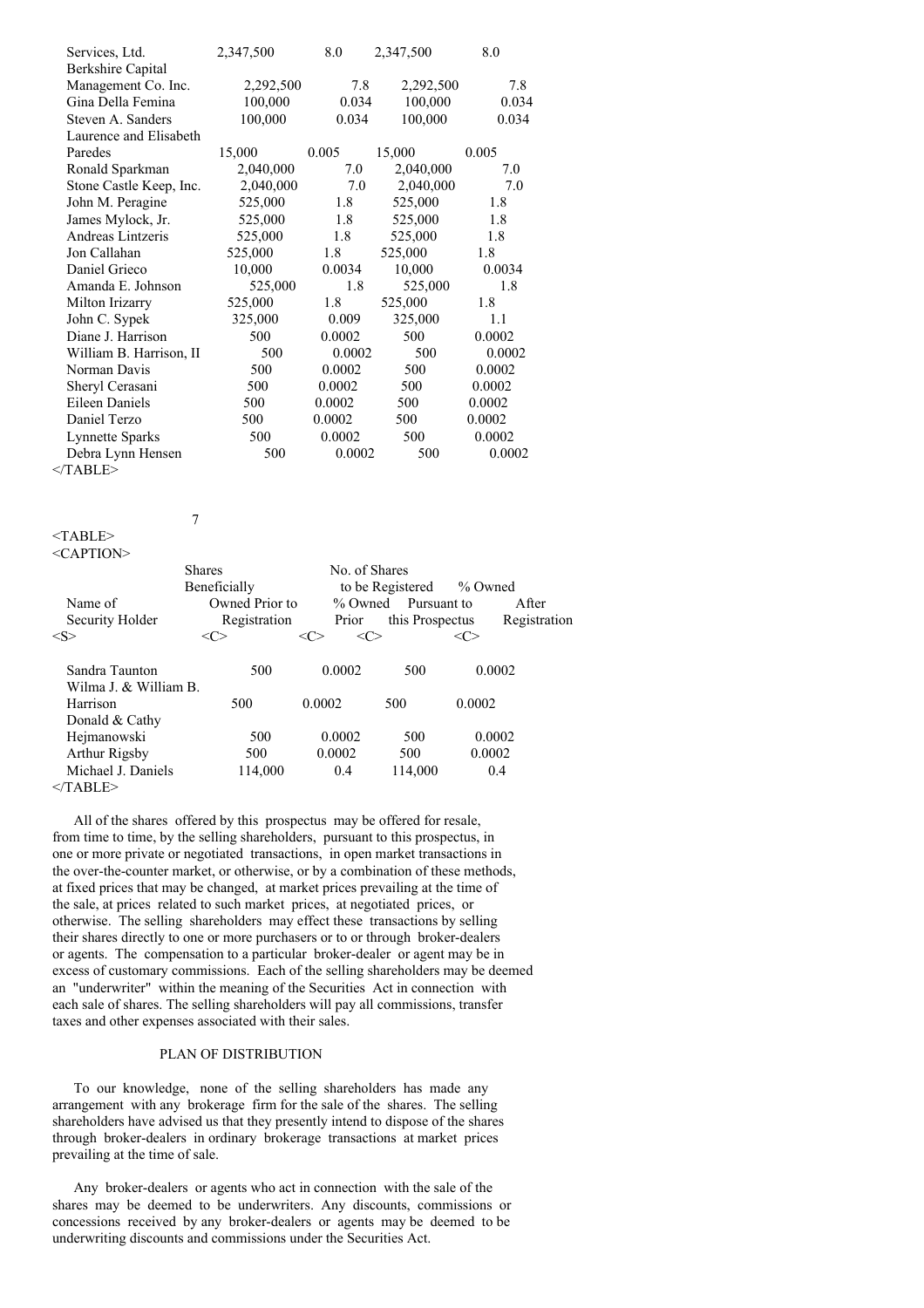eFood has not registered its shares for resale under the securities or "blue sky" laws of any state. Current shareholders and persons who desire to purchase the shares in any trading market that may develop in the future, should be aware that there may be significant state "blue sky" restrictions upon the ability of new investors to purchase the securities. These restrictions could reduce the size of any potential trading market. Under federal law, non-issuer trading or resale of eFood's common stock may be exempt from most state registration or qualification requirements. However, some states may continue to restrict the ability to register or qualify eFood's common stock for both initial sale and secondary trading by regulations prohibiting or imposing limitations on the sale of securities of development stage issuers.

### LEGAL PROCEEDINGS

We are not a party to any legal proceedings.

#### MANAGEMENT

We currently have no paid full time employees. The management team,

# 8

consisting of the following individuals, is conducting the business of the company:

| <b>NAME</b>        | <b>POSITION</b>              | AGE |    |
|--------------------|------------------------------|-----|----|
| Patricia Ross      | President/Treasurer/Director | 60  |    |
| Clarence W. Karney | CEO/Secretary/Director       |     | 60 |
| Lindsey Lee        | CFO                          | 42  |    |
| Scott McFee        | VP Operations/Director       | 43  |    |
| Raymond Klocke     | Director                     | 58  |    |
| Thomas Gunn        | Director                     | 63  |    |

There are no family relationships among the officers and directors.

Patricia Ross, President, Treasurer, and director, was president of Prime World Travel, Inc., a full service travel agency in Phoenix, Ariz., from May 1995 to September 2000. From November 2000 to the present, she has been a Managing Account Representative in the Executive Travel Department of American Express. From April 1999 through September 1999, Ms. Ross also served as Vice President of Food Safety Systems, a food processing company. Diversified Funds, a publicly traded holding company, acquired Food Safety Systems in the summer of 1999.

Ms. Ross has served eFood as a director for one year of a three-year term. She was elected the first woman president of the Chamber of Commerce in Arizona, selected to represent Arizona at the White House Conference for Small Business, and is currently a Trustee on the Board of Directors for the Arizona Small Business Association.

Clarence W. Karney, CEO, Secretary, and director, founded Karney & Associates, a consulting firm, in 1984. He is presently acting president of that firm, which is located in Visalia, California. Previously, Mr. Karney spent over nineteen years with the Federal Government Departments of Defense and the USDA. Mr. Karney is currently a member of the United Fresh Fruit and Vegetable Association, Western Growers Association, Institute of Food Technologists, International Food Processors, Fresh Cut Produce Association, and the Produce Marketing Association. He has also served one year of a three-year term as a director of eFood.

A personal bankruptcy petition was filed by Mr. Karney on October 25, 2000, and was discharged on February 1, 2001.

Lindsey Lee, CFO, was a founding partner in Bond, Taylor and Lee, LLP, and for the past five years has been practicing as a licensed attorney, CPA, and Chartered Financial Analyst. Mr. Lee previously held positions with Arthur Andersen and Kenneth Leventhal & Company.

Scott McFee, Director, from September 1993 through March 2001, held positions in various operational, distribution and production capacities with Del Monte Fresh Produce. In his most recent position he was General Manager for Production and Distribution for Del Monte in Sanger, California, a 250,000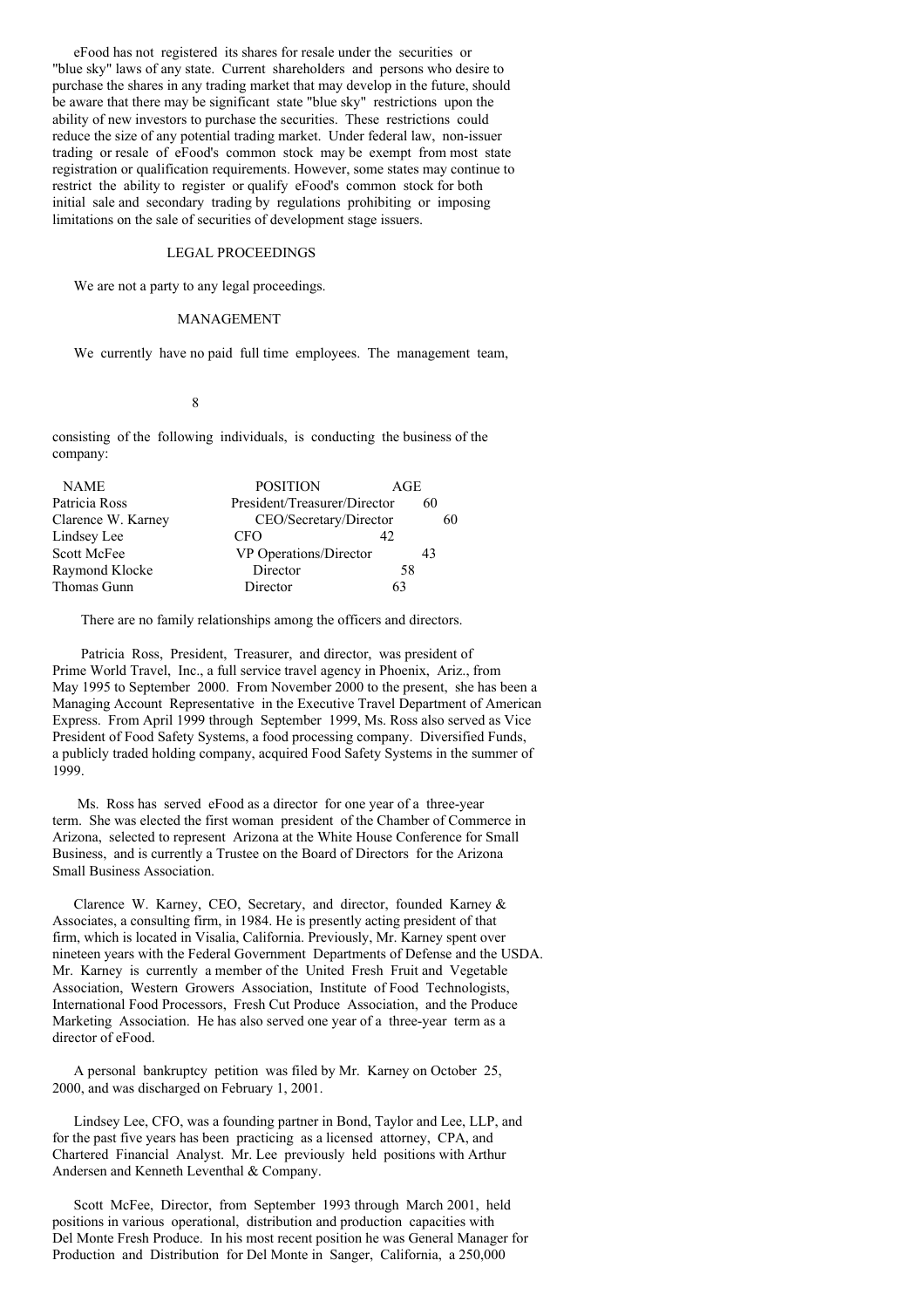square foot packing and cooling facility. As G.M., Mr. McFee was responsible for a budget of approximately \$14 million per year and 230 employees. Prior to Del

 $\overline{Q}$ 

Monte, Mr. McFee was employed at Sea-Land Service for seven years in various supervisory and advisory positions. Since March 2001 he has been Vice President of Programming for American Ships in Tampa, Florida. American Ships is a steamship/freight company with vessels that import and export container and break-bulk shipments of produce, dry good, steel, etc. Mr. McFee has served as a director of eFood for one year of a three-year term.

Raymond Klocke, Director, was Vice-President of Safeway from 1991 until November, 1998. Since that time he has served as president of his own consulting firm, Klocke Advantage, which specializes in services to the produce and procurement industries. Prior to Safeway, Mr. Klocke was Vice-President of Merchandising and Procurement for the Kroger Company in Cincinnati, Ohio. During his twenty-six years at Kroger, he was held accountable for the procurement of over two billion pounds of fresh produce and sales of \$85 million while providing leadership to fourteen divisions within the company. Mr. Klocke is a professional speaker at seminars relating to the produce industry, and has held posts as Chairman of the United Way and President of the Produce Marketing Association. Mr.Klocke has served one year of a three-year term as an eFood director.

Thomas Gunn, Director, is a former Chairman and Chief Executive Officer of Adidas Southwest and a former President of Stroh's Beer of Dallas. He is currently an Advisory Board member for the Republic Bank of Dallas and a board member of Neuhoff Packing Company. Mr. Gunn has for the past ten years been Executive Director of the Arizona Small Business Association and is a founder of the Arizona Forum. He has served one year of a three-year term as a director of eFood Safety.

## EXECUTIVE COMPENSATION

No compensation is currently being paid by the company to any of the executives. It is possible that upon completion of equity financing a compensation package will be developed, however there is no time frame for the foreseeable future. The board of directors will determine compensation of executives and shareholders of the company will not have the opportunity to vote on or approve such compensation. The board of directors will be developing a compensation package that will be within industry standards for executives similarly situated with other companies in the same industry.

## RECENT SALES OF UNREGISTERED SECURITIES

We issued the following securities within the past two  $(2)$  years and were not registered under the Securities Act of 1933. Rather, they were issued pursuant to an exemption from a registration under Section 4 (2) of the Act. Upon organizing the company, the Board of Directors approved a forward stock split after which 12,540,000 shares of our common stock were issued. One Hundred Twenty Thousand (120,000) shares were issued to former officers and directors and 12,420,000 shares were issued to equity contributors. All of the shares were issued on October 9, 2000 for cash consideration of \$0.0005, the par value of the stock.

We issued an additional 16,795,000 shares from out treasury pursuant to the reorganization and assignment of assets of Global Procurement Systems to eFoodsafety.com, Inc. This private placement of securities was also exempt under Section 4(2) of the act and occurred on October 16, 2000.

### 10

### PRINCIPAL SHAREHOLDERS

The following table sets forth certain information known to eFoodSafety.com, Inc. regarding beneficial ownership of eFood's common stock at October 16, 2000 and as adjusted to reflect the sale of the shares of common stock in this registration for re-sale by: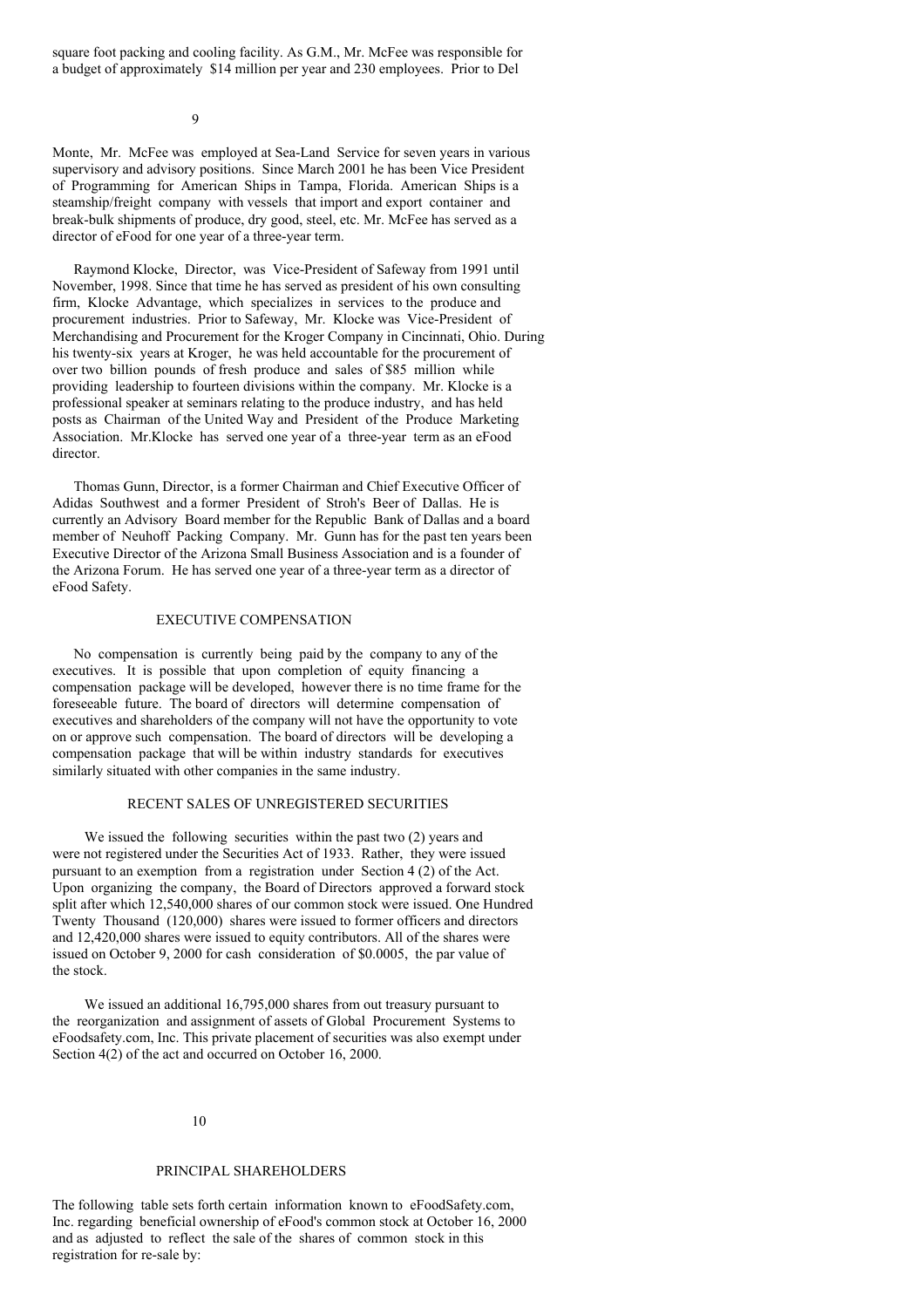- o each person known by eFood to be the beneficial owner of more than 5% of eFood's common stock;
- o each of eFood' s directors and executive officers; and
- o all executive officers and directors as a group.

<TABLE>

| <caption></caption>                                                                                                    |     |                                       |                                           |                             |                                                 |                                    |                                                                                                                                 |
|------------------------------------------------------------------------------------------------------------------------|-----|---------------------------------------|-------------------------------------------|-----------------------------|-------------------------------------------------|------------------------------------|---------------------------------------------------------------------------------------------------------------------------------|
| Name and Address of<br>Beneficial Owner                                                                                |     | Outstanding<br>Common<br>Registration | Percentage<br>of shares<br>Stock Prior to | Beneficially<br>Owned $(1)$ | Outstanding<br>Common                           | <b>Stock After</b><br>Registration | Percentage of<br>shares beneficially<br>owned after<br>Registration                                                             |
| $<\!\!S\!\!>$                                                                                                          | <<> |                                       | $<\infty$                                 | $<\infty$                   |                                                 | <c></c>                            |                                                                                                                                 |
| Joseph Fiore<br>Berkshire Capital<br>Management Co., Inc.<br>670 White Plains Rd<br>Suite 120<br>Scarsdale, NY 10583 n |     | 2,292,500                             |                                           | 7.81%                       | 2,292,500                                       |                                    | 7.81%                                                                                                                           |
| Joseph Fiore<br>Regency Financial Services,<br>Ltd.<br>670 White Plains Rd,<br>Suite 120<br>Scarsdale, NY 10583        |     | 2,347,500                             |                                           | 8%                          | 2,347,500                                       |                                    | 8.0%                                                                                                                            |
| Ron Sparkman<br>10616 Brown Fox Trail<br>Littleton, CO 80125                                                           |     | 2,040,000                             |                                           | 6.95%                       | 2,040,000                                       |                                    | 6.95%                                                                                                                           |
| Ron Sparkman<br>Stone Castle Keep, Inc.<br>10616 Brown Fox Trail<br>Littleton, CO 80125                                |     | 2,040,000                             |                                           | 6.95%                       | 2,040,000                                       |                                    | 6.95%                                                                                                                           |
| Clarence W. Karney<br>3244 Oakview Drive<br>Visalia, CA 93277<br>$<$ /TABLE>                                           |     | 8,397,500                             |                                           | 28.63%                      | 8,397,500                                       |                                    | 28.63%                                                                                                                          |
| <table><br/><caption></caption></table>                                                                                | 11  |                                       |                                           |                             |                                                 |                                    |                                                                                                                                 |
| <b>Beneficial Owner</b>                                                                                                |     | Outstanding<br>Common<br>Registration | Percentage<br>of shares                   |                             | Outstanding<br>Common<br>Owned (1) Registration |                                    | Percentage of<br>shares beneficially<br>Name and Address of Stock Prior to Beneficially Stock After owned after<br>Registration |
| $<\!\!S\!\!>$                                                                                                          | <<> |                                       | $<\infty$                                 | $<\infty$                   |                                                 | $<$ C>                             |                                                                                                                                 |
| Patricia Ross<br>350 West Caldwell Avenue<br>Visalia, CA 93277                                                         |     | 8,397,500                             |                                           | 28.63%                      | 8,397,500                                       |                                    | 28.63%                                                                                                                          |
| All Officers and Directors as<br>a group (4 in number)                                                                 |     | 16,795,000                            |                                           | 57.25%                      | 16,795,000                                      |                                    | 57.25%                                                                                                                          |

 $<$  $TABLE$ 

(1)The information contained in this table with respect to beneficial ownership reflects "beneficial ownership" as defined in Rule 13d-3 under the Exchange Act. All information with respect to the beneficial ownership of any shareholder has been furnished by such shareholder and, except as otherwise indicated or pursuant to community property laws, each shareholder has sole voting and investment power with respect to shares listed as beneficially owned by such shareholder. Pursuant to the rules of the Commission, in calculating percentage ownership, each person is deemed to beneficially own shares subject to options or warrants exercisable within 60 days of the date of this Prospectus, but shares subject to options or warrants owned by others (even if exercisable within 60 days) are deemed not to be outstanding.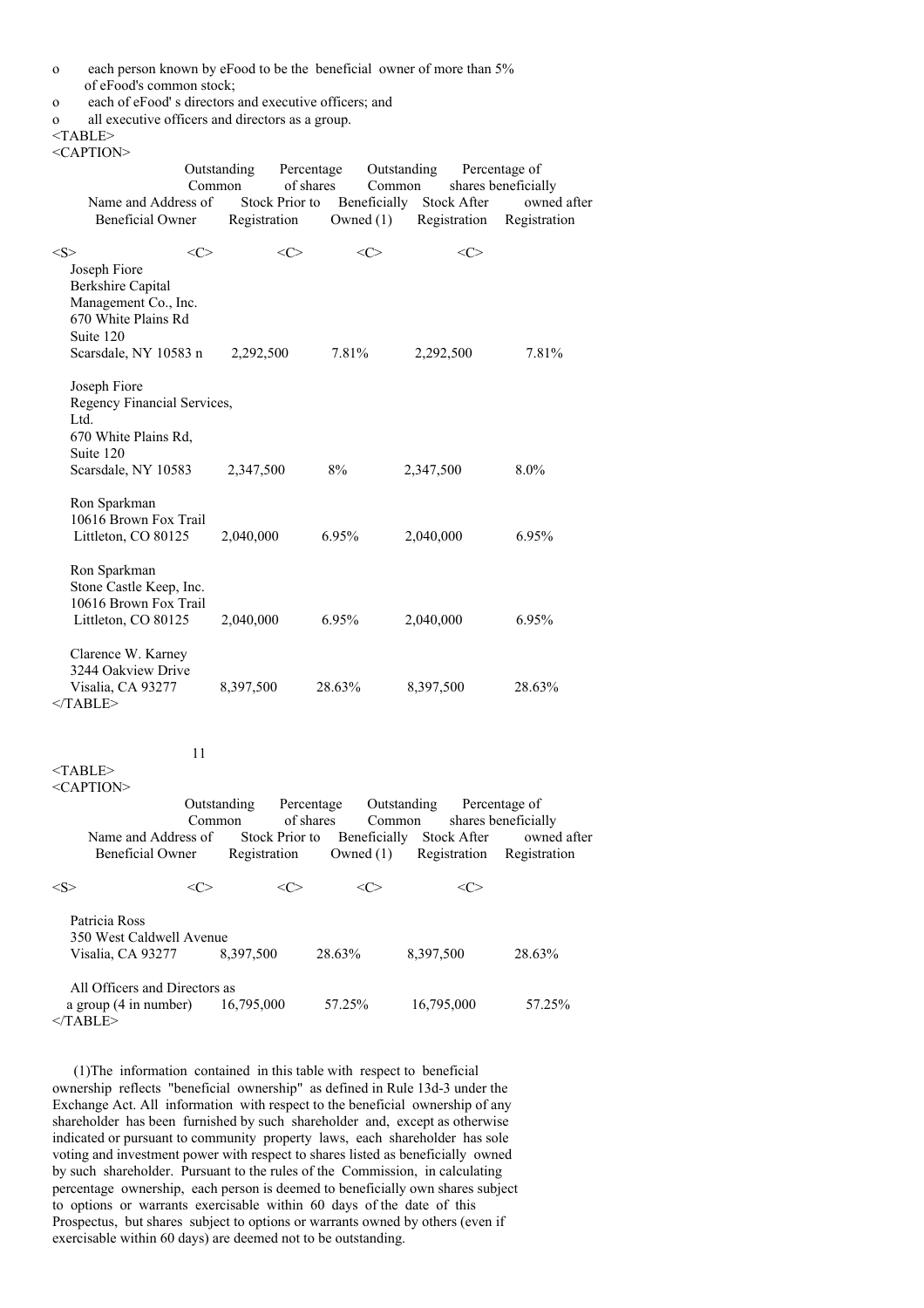### DESCRIPTION OF SECURITIES

The Articles of Incorporation authorize capital stock consisting of 50,000,000 shares of common stock, \$0.0005 par value.

### Common Stock

As of October 16, 2000, there were 29,335,000 shares of common stock issued and outstanding that were held of record by approximately 32 shareholders.

Each outstanding share of common stock is entitled to one vote on all matters to be submitted to a vote of shareholders, except that, upon giving the notice required by law, shareholders may cumulate their votes in the election of directors. Holders do not have preemptive rights, so we may issue additional shares that may reduce each holder's voting and financial interest in our company. The right of holders of our common stock to receive dividends may be restricted by the terms of any shares of our preferred stock issued in the future. If we were to liquidate, dissolve, or wind up our affairs, holders of common stock would share proportionately in our assets that remain after payment of all of our debts and obligations and after any liquidation payments with respect to preferred stock.

## Preferred Stock

There is no provision in the Articles of Incorporation for preferred stock at this time.

# Dividends

We have no plans to pay dividends at this time, and we do not expect to pay dividends on common stock anytime soon. Our board will decide on any future payment of dividends, depending on the results of operations, financial condition, capital requirements, and any other relevant factors.

### 12

At present, there are no provisions in the by-laws that could delay a change in control of the company.

### Convertible Notes

There are no convertible notes outstanding at this time.

## SHARES ELIGIBLE FOR FUTURE USE

Upon the effectiveness of this registration statement, eFood will have 12,540,000 outstanding common shares registered for resale by the selling shareholders in accordance with the Securities Act of 1933.

Prior to this registration, no public trading market has existed for shares of eFood common stock. The sale, or availability for sale, of substantial amounts of common stock in the public trading market could adversely affect the market prices for eFood's common stock.

### DESCRIPTION OF BUSINESS AND PLAN OF OPERATION

eFoodSafety.com, Inc., was incorporated in Nevada on October 28, 1996 as DJH International, Inc., to market products through the Internet. The founder, Michael J. Daniels, saw the need for good products and services to be marketed traditionally and via the World Wide Web and sought opportunities through companies that had the ability to sell and deliver in a timely fashion.

On October 2, 2000, the company declared a 6 to 1 stock split of its shares of common stock. Subsequently, on October 16, 2000, we entered into an agreement and plan of reorganization with Global Procurement Systems, Inc. whereby we acquired Global. As a result of the acquisition, we issued 16,795,000 shares of common stock in exchange for the outstanding shares of Global and changed our name to eFoodSafety.com, Inc. Upon the merger, Ms. Patricia Ross assumed the official duties as president and brought us to our present path toward development of sanitation services and products in the fruit and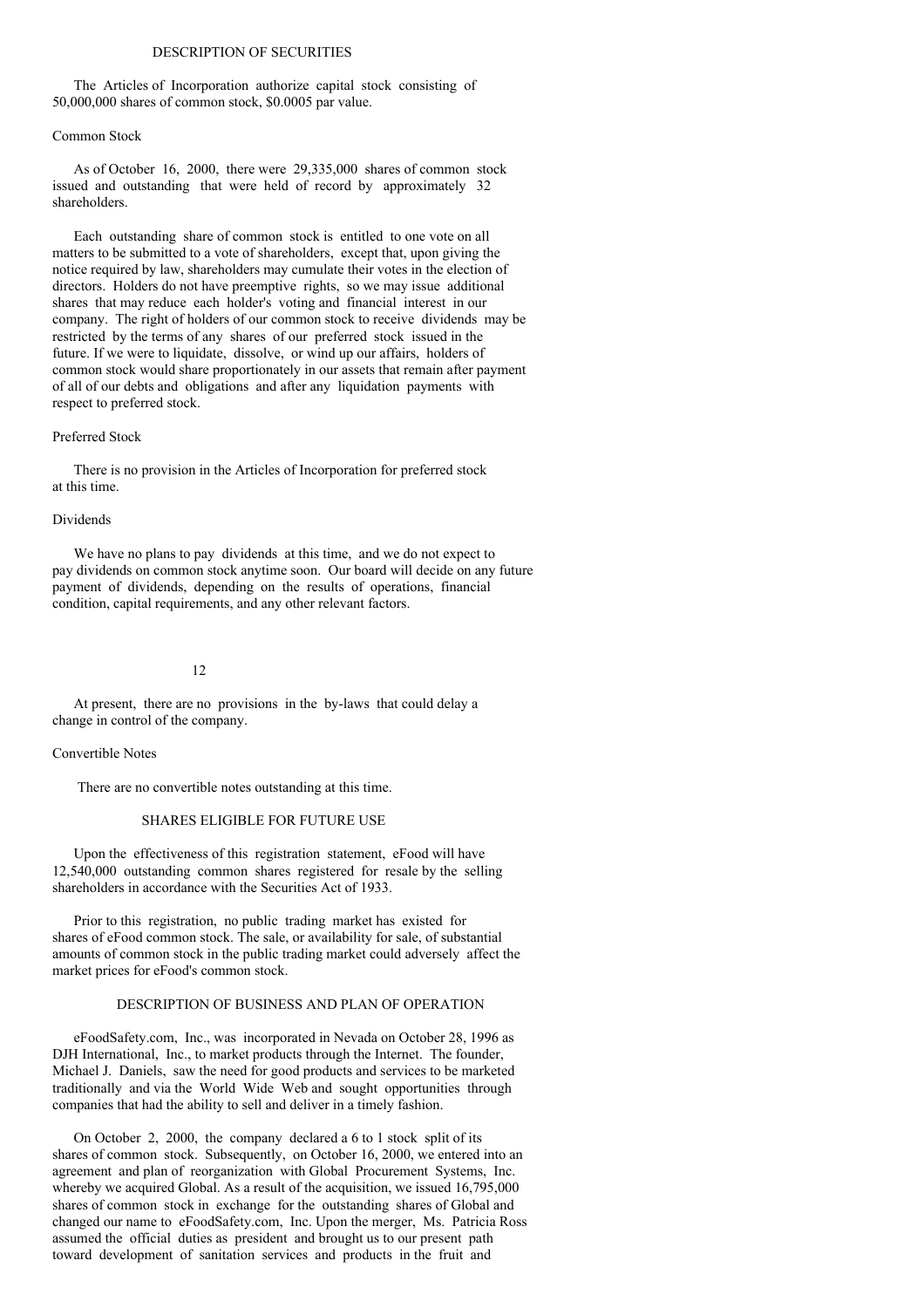vegetable market worldwide.

We have undergone no bankruptcy, receivership, or similar proceedings.

We were organized for the purpose of creating a corporate vehicle to seek. investigate and, if such investigation warrants, acquire an interest in one or more business opportunities presented to it. At this time, we have completed a merger as per above, and have identified a specific business that we have targeted for operations. This plan of operation assumes that we will be able to raise the necessary funds, through equity and/or debt financing, to finance our food safety products and services business. We presently have no cash on hand and management serves without compensation.

The company is still considered to be a development stage company. The company has no revenue and is dependent upon the raising of capital through placement of its common stock. There can be no assurance that we will be successful in raising the capital required through the sale of its common stock.

The U.S. Department of Agriculture has estimated that less than 2% of all

## 13

fruits and vegetables are pathogen, or "germ", free, at the initial packing point, and less still are provided with a way to continue to eliminate the growth of pathogens during the distribution cycle. Our research, covering the past two years and, along with our process development has demonstrated that our Food Safe Program, utilizing chlorine in conjunction with Food Safe 2600, ozone, or electronic pasteurization virtually eliminated all pesticides and pathogens, including E. Coli, Salmonella, and Listeria, at the packing house or distribution center. Pesticides are chemical sprays used on a product while growing in the field; pathogens are bacteria.

The Food Safety Program is intended to be complete process that incorporates an application and monitoring system utilizing either existing or custom designed spray applications of Food Safe materials to fresh fruit and vegetables after the initial chlorine bath. A monitoring device will continuously monitor water quality, Oxidation Reduction Potential (ORP), ph, chlorine concentration, and maintains continuous records, that satisfy Hazard Analysis Critical Control Point [HAACP] requirements. The data supplied by the monitoring device is sent to the USDA to insure compliance with HAACP Standards.

Patent protection will be sought immediately after operations commence. The management has decided to wait until after the Food Safety Program has had a thorough "run-through" in an eFood-approved facility. If any improprieties in their process are detected, although they believe this to be highly unlikely, certain changes will be made with a patent application to follow.

The program will be marketed locally prior to receiving patent protection. In order to set up a potential customer base, the company will introduce its program to various fruit and vegetable industry players. In addition, the program has been presented to various government officials in order to seek governmental support.

There will be no up-front cost to the customer involved in the program. We intend to supply machinery and materials. Charges for usage of the program will be based on each unique situation and will be determined on a case-by-case basis.

The program will use common materials, as will the manufacture of equipment, so we will have a multitude of vending sources from which to choose. In addition, we plan to market our products and services so as not to become dependent on any one customer.

We plan to market all services, products, and produce from our off-line supply/distribution facilities through outside sales persons and through a web site, http://www.e-foods-safety.com, which is currently under construction.

### Competition

The on-line food-safe products and services marketplace is in its infancy, with no dominant business-to-business leader.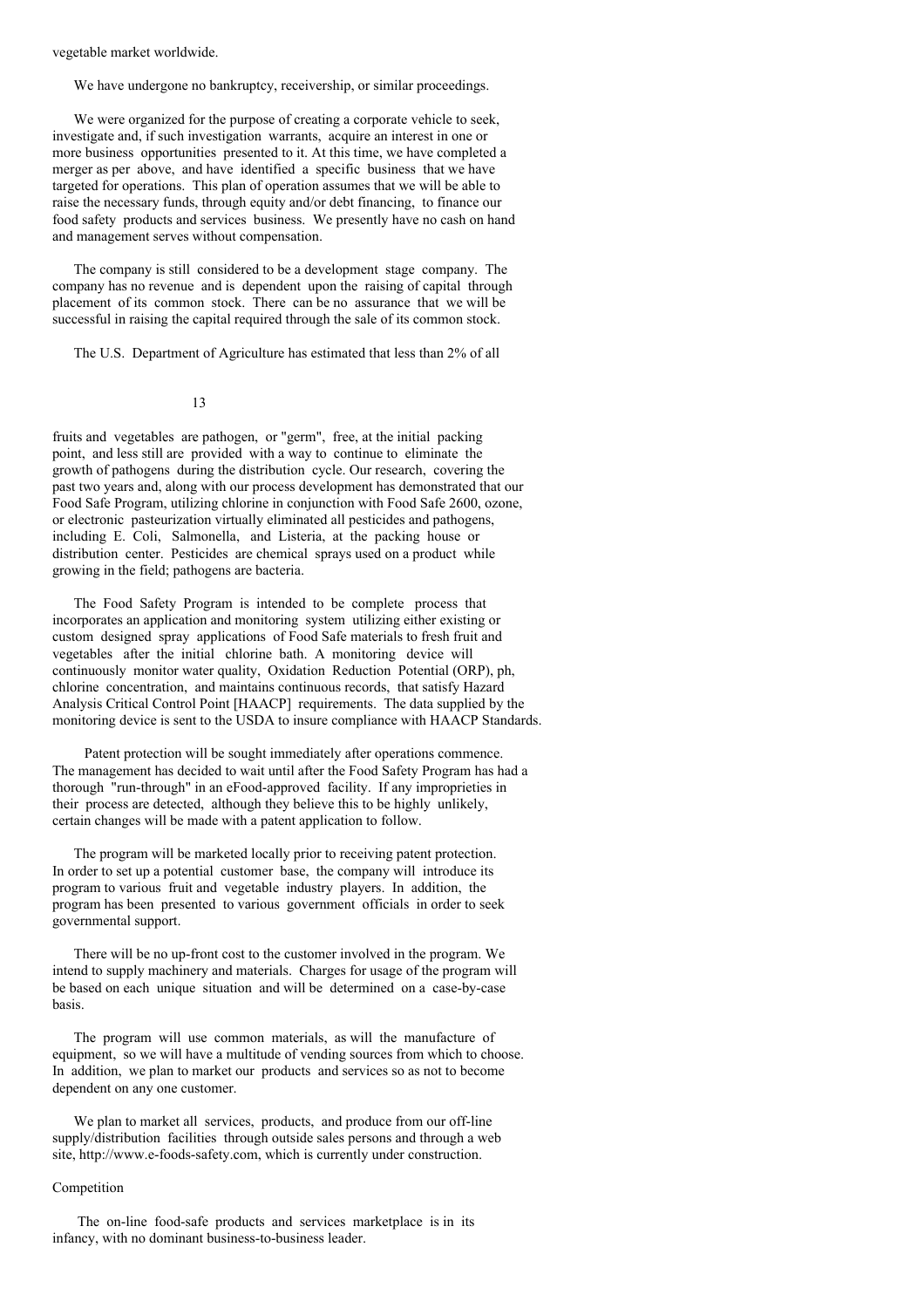The fresh fruits, vegetables, and produce industries are extremely competitive and have become highly fragmented over the years. Operators have been attempting to hold or increase market share through the development and operation of traditional sales and distribution outlets. We believe that on-line marketing will be effective, and that others will emulate our business model.

14

There are presently, to the best of our knowledge, no companies that provide complete inspection services, processes, and equipment. There are, however, competitors that do provide partial food-safe programs.

We will compete with many different companies regarding certain commodities in the marketplace including, but not limited to:

- o Dole, Castle & Cook, Del Monte, Baskovitch, Redi Pack, Grimmway Farms, Tony Vitrano, Fresh Express, T & A, Fresh America, Sysco, Wal-Mart, K Mart, Costco, Cub Stores, Super Value, Fresh Point, AmeriServ, Kraft, and Monarch Foods;
- o Safeway, Albertson's, Winn Dixie, Publix, Kroger, Food Lion, Stop & Shop, Wegman's, Giant Foods, Path Mart, Cash & Carry, and Raley's;
- o Burger King, Wendy's, McDonald's, In and Out Burger, Chili's, Subway, Hardee's, Jack-in-the-Box, White House, What-a-Burger, PepsiCo, Hyatt Hotels, Marriott Hotels, and Hilton Hotels.
- o Private inspection services such as McDonald's Inspections and FBI Inspections.

The only licenses required will be a PACA (Perishable Agricultural Commodities Act) License and a State's License issued by the State Department in each state the company is conducting its business. The Company has not applied for any licenses to date.

Our Chairman, Mr. Clarence Karney has three decades of experience in this industry, and the processes developed comply with all present governmental and industry standards. There are no applicable environmental laws that require compliance.

The management team will eventually consist of approximately ten officers and/or directors. Six supervisors will oversee the operations divisions at each distribution center. The employees at each facility will be contracted through local vendors. The company currently has no paid employees. All work contributed by Mr. Karney and his colleagues and associates are on a pro bono basis. The company has no payroll.

## DESCRIPTION OF PROPERTY

We have office facilities and equipment that are provided at no charge until we are able to complete our first round of financing. Karney and Associates provides the space at Visalia, California.

### INTEREST OF NAMED EXPERTS AND COUNSEL

The law firm of Daniels, McGowan & Associates, c/o Richard E. Daniels, Esq., 1201 Allen Market Lane, Suite 200, St. Louis, Missouri 63104, telephone (314) 621-2728, has been retained to advise the company regarding this filing.

The audited financial statements of eFoodSafety.com, Inc. included in this Prospectus and elsewhere in the Registration Statement have been audited by Robison, Hill & Co., 1366 East Murray Holladay Road, Salt Lake City, Utah 84117, telephone (801) 272-8045, independent public accountants, as indicated in their reports with respect thereto, and are included herein in reliance given upon

### 15

their authority of said firm as experts in accounting and auditing.

# TRANSFER AGENT AND REGISTRAR

The transfer agent and registrar for our common stock is Signature Stock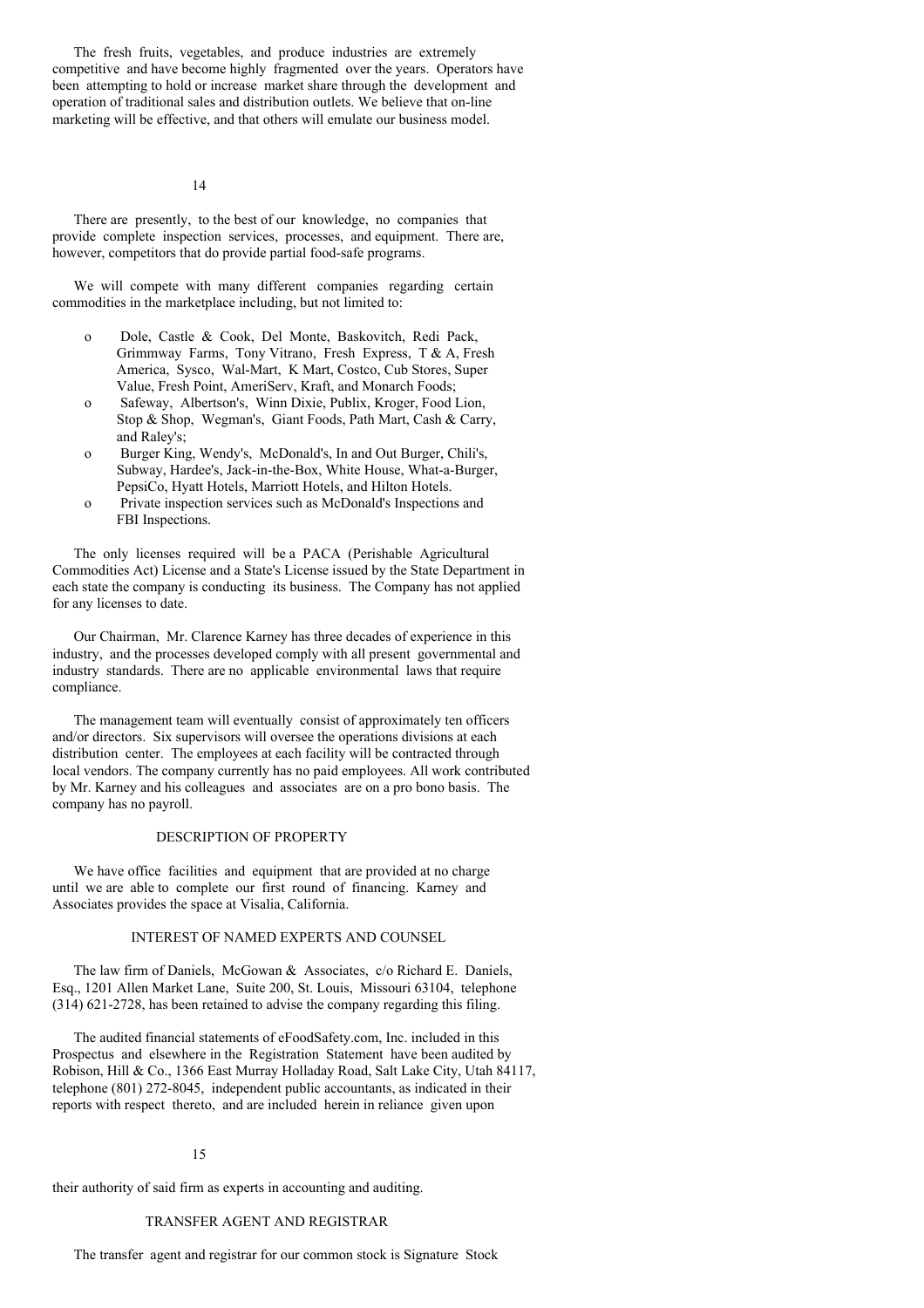Transfer, Inc., 14675 Midway Road, Suite 221, Addison, Texas 75001; telephone (972) 788-4193.

# DISCLOSURE OF COMMISSION POSITION ON INDEMNIFICATION FOR SECURITIES ACT LIABILITIES

Section 78(1 )(2)(3) & (4) of the Nevada Revised Statutes (the "NRS") permits corporations to indemnify a director, officer or control person of the corporation or its stockholders for any liability asserted against him and liability and expenses incurred by him in his capacity as a director, officer, employee or agent, or arising out of his status as such, whether or not the corporation has the authority to indemnify him against such liability and expense. Our Articles of Incorporation and By-laws do not include such a provision automatically indemnifying a director, officer, or control person of the corporation, or its stockholders for any liability asserted against him and liability and expenses incurred by him in his capacity as a director, officer, employee or agent, or arising out of his status as such.

Our By-laws, Article X Section 3, do permit us to secure insurance on behalf of any director, officer, employee or other agent for any liability arising out of his or her actions in such capacity, regardless of whether or not Nevada law would permit indemnification.

We are not obligated to indemnify the indemnitee with respect to (a) acts, omissions or transactions from which the indemnitee may not be relieved of liability under applicable law, (b) claims initiated or brought voluntarily by the indemnitee and not by way of defense, except in certain situations, (c) proceedings instituted by the indemnitee to enforce the Indemnification Agreements which are not made in good faith or are frivolous, or (d) violations of Section 16(b) of the Securities Exchange Act of 1934 or any similar statute.

While not requiring the maintenance of directors' and officers' liability insurance, if there is such insurance, the indemnitee must be provided with the maximum coverage afforded to Directors, Officers, key employees, agents or fiduciaries, if indemnitee is a director, officer, key employee, agent or fiduciary, respectively. Any award of indemnification to an agent would come directly from our assets, thereby affecting a stockholder's investment.

These indemnification provisions may be broad enough to permit indemnification of our directors and officers for liabilities (including reimbursement of expenses) arising under the Securities Act.

### CERTAIN RELATIONSHIPS AND RELATED TRANSACTIONS

To the best of our knowledge there are no transactions involving any director, executive officer, any nominee for election as a director or officer or any security holder who is a beneficial owner or any member of the immediate family of the same.

#### 16

## ADDITIONAL DISCLOSURES - MARKET FOR COMMON EQUITY AND RELATED STOCKHOLDER MATTERS

There is no market for our stock. None of our common stock is subject to outstanding options or warrants to purchase or securities convertible into common equity. No dividend for our common stock has been declared in the past two fiscal years or for any other period. Since we presently have no earnings the company does not have the ability to pay dividends and cannot anticipate paying any in the future. There are approximately thirty-one shareholders of our common stock. For a list of all of the shareholders and the percentage of our stock that they each own see page 7, supra.

## ADDITIONAL INFORMATION

This prospectus is part of a registration statement on Form SB-2 filed under the Securities Act of 1933, as amended (which is referred to later as the "Securities Act"). This prospectus does not contain all of the information in the Registration Statement and its exhibits. Statements in this prospectus about any contract or other document are just summaries. You may be able to read the complete document as an exhibit to the Registration Statement.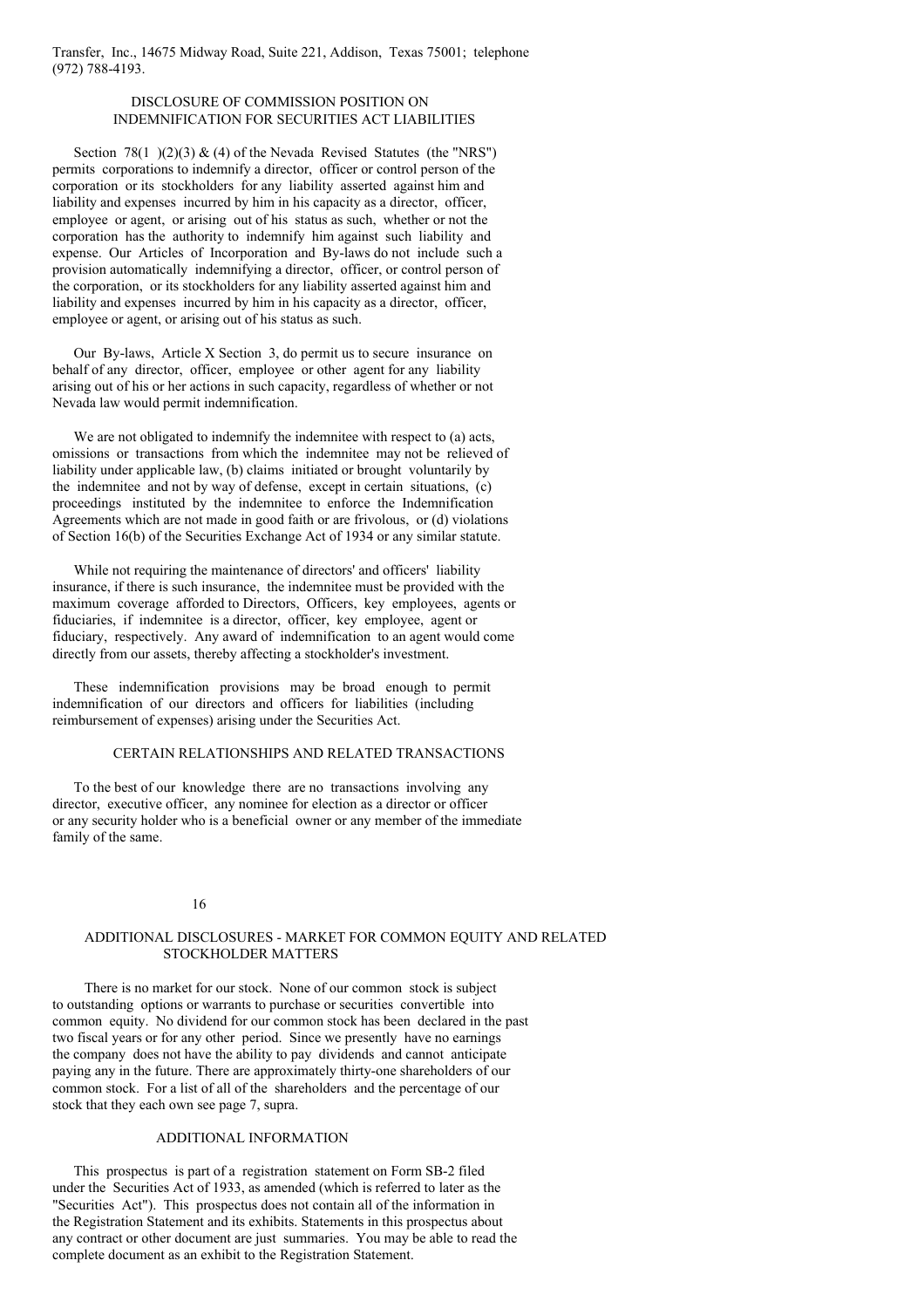eFoodSafety.com, Inc., when it becomes a fully reporting company, will have to file reports under the Securities Exchange Act of 1934, as amended (which is referred to later as the "Exchange Act"). You may read and copy the Registration Statement and our report at the Securities and Exchange Commission's (which is referred to later as the "Commission") public reference rooms at 450 Fifth Street, N.W. Washington, D.C. 20549, Seven World Trade Center, 13th Floor, New York, New York 10048. (You may telephone the Commission's Public Reference Branch at 800-SEC-0330.) Our Registration Statement and reports will also be available on the Commission's Internet site at http ://www. sec.gov.

We intend to furnish our stockholders with annual reports containing financial statements audited by an independent public accounting firm after the end of each fiscal year.

17

## INDEX TO CONSOLIDATED FINANCIAL STATEMENTS

<TABLE> <CAPTION>

#### Page

| < S >                                             |  |
|---------------------------------------------------|--|
|                                                   |  |
| <b>Balance Sheets</b><br>April 30, 2001 and 2000, |  |
| Statements of Operations for the                  |  |

| $\sigma$ or $\sigma$ or $\sigma$ of $\sigma$ or $\sigma$ and $\sigma$ |  |
|-----------------------------------------------------------------------|--|
| Years Ended April 30, 2001 and 2000,                                  |  |
|                                                                       |  |

| Statement of Stockholders' Equity                    |  |
|------------------------------------------------------|--|
| Since October 28, 1996 (Inception) to April 30, 2001 |  |
|                                                      |  |

| Statements of Cash Flows for the     |  |
|--------------------------------------|--|
| Years Ended April 30, 2001 and 2000, |  |
|                                      |  |

Notes to Financial Statements..........................................................F - 6 </TABLE>

#### INDEPENDENT AUDITOR'S REPORT

eFoodSafety.com, Inc. (Formerly DJH International, Inc.) (A Development Stage Company)

We have audited the accompanying balance sheets of eFoodSafety.com, Inc. (formerly DJH International, Inc.) (a development stage company) as of April 30, 2001 and 2000, and the related statements of operations and cash flows for the years ended April 30, 2001 and 2000, and the statement of stockholders' equity since October 28, 1996 (inception) to April 30, 2001. These financial statements are the responsibility of the Company's management. Our responsibility is to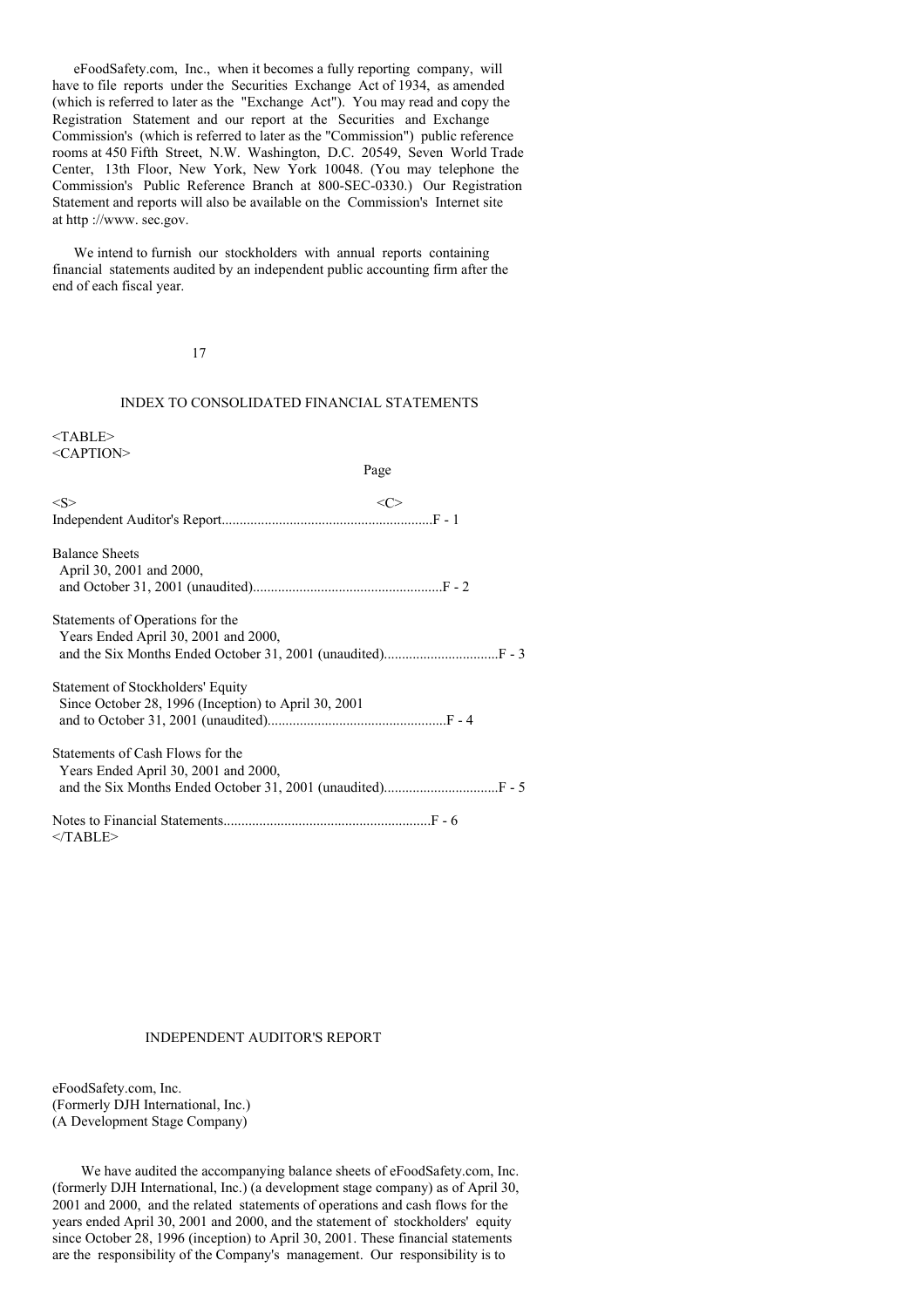express an opinion on these financial statements based on our audits.

We conducted our audits in accordance with generally accepted auditing standards. Those standards require that we plan and perform the audit to obtain reasonable assurance about whether the financial statements are free of material misstatement. An audit includes examining, on a test basis, evidence supporting the amounts and disclosures in the financial statements. An audit also includes assessing the accounting principles used and significant estimates made by management, as well as evaluating the overall financial statement presentation. We believe that our audits provide a reasonable basis for our opinion.

In our opinion, the financial statements referred to above present fairly, in all material respects, the financial position of eFoodSafety.com, Inc. (formerly DJH International, Inc.) (a development stage company) as of April 30, 2001 and 2000, and the results of its operations and its cash flows for the years ended April 30, 2001 and 2000 in conformity with generally accepted accounting principles.

Respectfully submitted

/s/Robison, Hill & Co. -----------------------------

Certified Public Accountants

Salt Lake City, Utah May 8, 2001

F - 1

# EFOODSAFETY.COM, INC. (Formerly DJH International, Inc.) (A Development Stage Company) BALANCE SHEETS

<TABLE> <CAPTION>

|                                                                                                                                                                                                                                                                                         | (Unaudited) | October 31, April 30                                   |        |                     |     |  |
|-----------------------------------------------------------------------------------------------------------------------------------------------------------------------------------------------------------------------------------------------------------------------------------------|-------------|--------------------------------------------------------|--------|---------------------|-----|--|
|                                                                                                                                                                                                                                                                                         |             | 2001 2001 2000<br>--------- --------------- ---------- |        |                     |     |  |
| < S ><br>Assets                                                                                                                                                                                                                                                                         | <<>         | $\langle C \rangle$                                    | $-$ \$ | $\langle C \rangle$ |     |  |
|                                                                                                                                                                                                                                                                                         |             |                                                        |        |                     |     |  |
| Liabilities                                                                                                                                                                                                                                                                             |             | $$ 4,389\$ - \$                                        |        |                     |     |  |
| Stockholders' Equity:<br>Common Stock, \$.0005 Par Value<br>Authorized 50,000,000 shares, Issued<br>29,335,000 at October 31, 2001 and April 30,<br>2001 and 12,540,000 at April 30, 2000 14,668 14,668 6,270<br>Paid-In Capital<br>Deficit Accumulated During the<br>Development Stage |             | 37,097 19,002<br>$(56,154)$ $(33,670)$ $(6,900)$       |        |                     | 630 |  |
| Total Stockholders' Equity (4,389) -                                                                                                                                                                                                                                                    |             |                                                        |        |                     |     |  |
| Total Liabilities and<br>Stockholders' Equity                                                                                                                                                                                                                                           | \$          | $-S$ - S                                               |        |                     |     |  |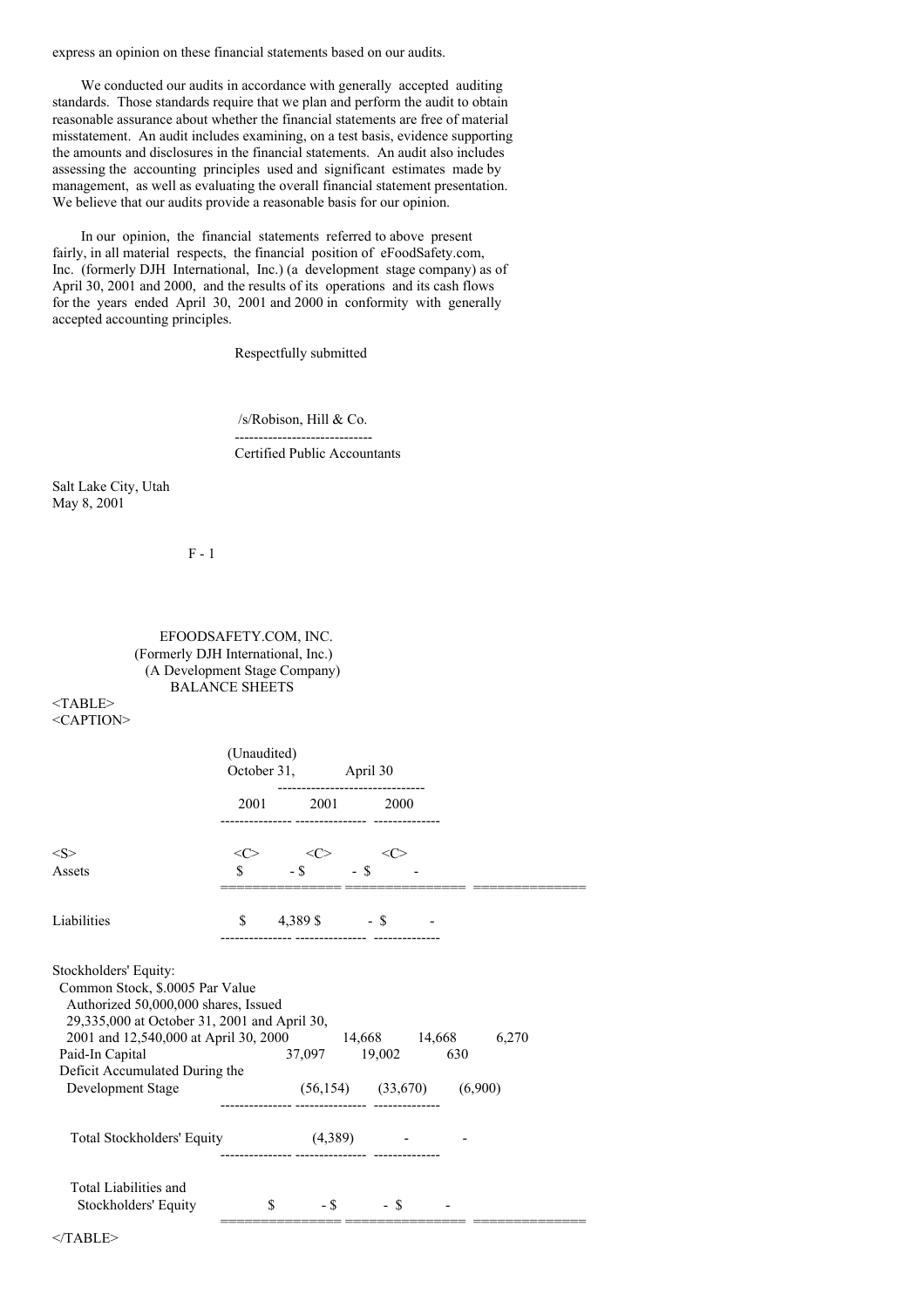The accompanying notes are an integral part of these financial statements.

# $F - 2$

# EFOODSAFETY.COM, INC. (Formerly DJH International, Inc.) (A Development Stage Company) STATEMENTS OF OPERATIONS

## <TABLE> <CAPTION>

|                                                      | Cumulative         |                          |                 |                                             |  |  |  |  |
|------------------------------------------------------|--------------------|--------------------------|-----------------|---------------------------------------------|--|--|--|--|
|                                                      | since              |                          |                 |                                             |  |  |  |  |
|                                                      | (Unaudited)        |                          |                 | October 28,                                 |  |  |  |  |
|                                                      | For the            |                          |                 | 1996                                        |  |  |  |  |
|                                                      | Six Months         |                          |                 | For the year inception                      |  |  |  |  |
|                                                      | Ended              |                          | ended           | of                                          |  |  |  |  |
|                                                      |                    |                          |                 | October 31, April 30, development           |  |  |  |  |
|                                                      | 2001               | 2001                     | 2000            | stage                                       |  |  |  |  |
|                                                      |                    |                          |                 |                                             |  |  |  |  |
| $<\!\!S\!\!>$                                        | <c></c>            | $\langle C \rangle$ - \$ | <<>             | <c></c>                                     |  |  |  |  |
| Revenues:                                            | $\mathbf{\hat{S}}$ |                          | $-$ \$          | - \$                                        |  |  |  |  |
| Expenses:                                            |                    |                          | 22,484 26,770 - | 56,154                                      |  |  |  |  |
| Net Loss                                             | \$                 |                          |                 | $(22,484)$ \$ $(26,770)$ \$ - \$ $(56,154)$ |  |  |  |  |
| Basic & Diluted loss per share $\$\$ - $\$\$ - $\$\$ |                    |                          |                 |                                             |  |  |  |  |
|                                                      |                    |                          |                 |                                             |  |  |  |  |

 $<$ /TABLE>

The accompanying notes are an integral part of these financial statements.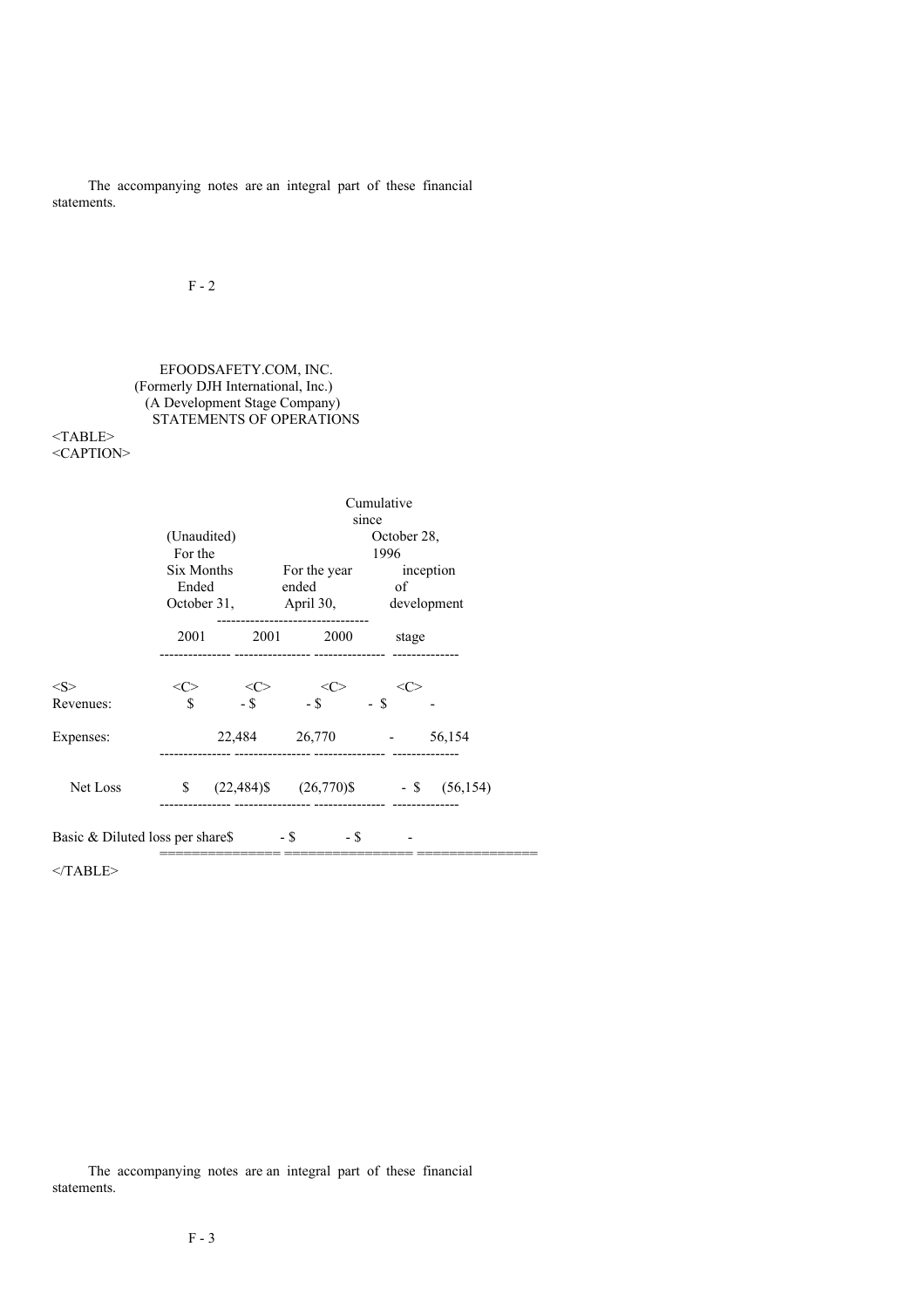## EFOODSAFETY.COM, INC. (Formerly DJH International, Inc.) (A Development Stage Company) STATEMENT OF STOCKHOLDERS' EQUITY SINCE OCTOBER 28, 1996 (INCEPTION) TO OCTOBER 31, 2001 <TABLE> <CAPTION>

Deficit Accumulated Since October 28, 1996 Inception of Common Stock Paid-In Development Shares Par Value Capital Stage --------------- -------------- -------------- --------------  $\langle S \rangle$   $\langle C \rangle$   $\langle C \rangle$   $\langle C \rangle$   $\langle C \rangle$ Balance at October 28, 1996  $(inception)$  - \$ - \$ - \$ October 29, 1996 Issuance of Stock for cash 2,090,000 1,045 5,455<br>Net Loss - (6,50 Net Loss - - (6,500) --------------- -------------- -------------- -------------- Balance at April 30, 1997 as originally reported 2,090,000 1,045 5,455 (6,500) Retroactive adjustment for 6 to 1 stock split October 2, 2000 10,450,000 5,225 (5,225) --------------- -------------- -------------- -------------- Restated Balance at April 30, 1997 12,540,000 6,270 230 (6,500) Net Loss and the set of the set of the set of the set of the set of the set of the set of the set of the set of the set of the set of the set of the set of the set of the set of the set of the set of the set of the set of --------------- -------------- -------------- -------------- Balance at April 30, 1998 12,540,000 6,270 230 (6,500) Capital contributed by shareholder - - 400 Net Loss (400) --------------- -------------- -------------- -------------- Balance at April 30, 1999 12,540,000 6,270 630 (6,900) Net Loss  $\qquad \qquad$  -  $\qquad \qquad$  ---------------- -------------- -------------- -------------- Balance at April 30, 2000 12,540,000 \$ 6,270 \$ 630 \$ (6,900)  $<$ /TABLE>

 $F - 4$ 

EFOODSAFETY.COM, INC. (Formerly DJH International, Inc.) (A Development Stage Company) STATEMENT OF STOCKHOLDERS' EQUITY SINCE OCTOBER 28, 1996 (INCEPTION) TO OCTOBER 31, 2001 (continued) <TABLE>

<CAPTION>

Deficit Accumulated Since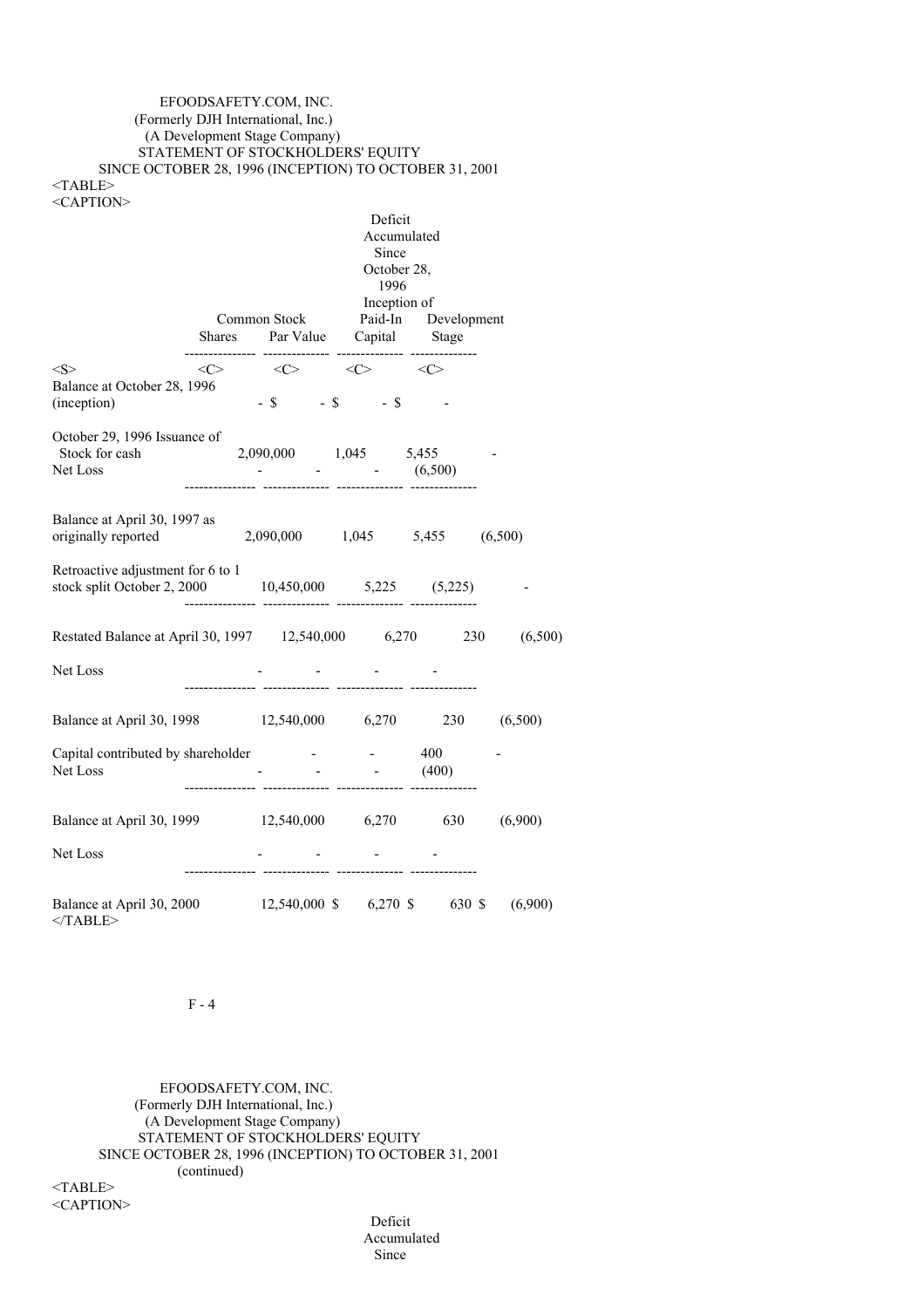|                                                                                          | October 28,<br>1996<br>Inception of |                               |                                                 |                                            |         |  |  |  |
|------------------------------------------------------------------------------------------|-------------------------------------|-------------------------------|-------------------------------------------------|--------------------------------------------|---------|--|--|--|
|                                                                                          | <b>Shares</b>                       | Common Stock                  | Par Value Capital                               | Paid-In Development<br>Stage               |         |  |  |  |
| < S ><br>Balance at April 30, 2000 12,540,000 \$ 6,270 \$                                | <<>                                 |                               | $\langle \zeta \rangle$ $\langle \zeta \rangle$ | <<><br>630 \$                              | (6,900) |  |  |  |
| October 16, 2000 Shares issued for<br>Acquisition of Global Procurement 16,795,000 8,398 |                                     |                               |                                                 |                                            |         |  |  |  |
| Capital contributed by shareholder - 18,372<br>Net Loss                                  |                                     |                               |                                                 | (26,770)                                   |         |  |  |  |
| Balance at April 30, 2001 29, 335, 000 14, 668 19, 002 (33, 670)                         |                                     |                               |                                                 |                                            |         |  |  |  |
| Capital contributed by shareholder<br>Net Loss                                           |                                     | and the state of the state of | and the company of the company                  | 18,095<br>(22, 484)                        |         |  |  |  |
| Balance at October 31, 2001<br>(unaudited)                                               |                                     |                               |                                                 | 29,335,000 \$ 14,668 \$ 37,097 \$ (56,154) |         |  |  |  |
| $<$ TABLE>                                                                               |                                     |                               |                                                 |                                            |         |  |  |  |

The accompanying notes are an integral part of these financial statements.

# F - 5

# EFOODSAFETY.COM, INC. (Formerly DJH International, Inc.) (A Development Stage Company) STATEMENTS OF CASH FLOWS

# $<$ TABLE> <CAPTION>

|                                                                   | (Unaudited)<br>For the<br>Six Months<br>Ended<br>October 31, |                     | Cumulative<br>Since<br>October 28,<br>1996<br>For the year<br>ended Inception of<br>April 30, Development |       |           |  |  |
|-------------------------------------------------------------------|--------------------------------------------------------------|---------------------|-----------------------------------------------------------------------------------------------------------|-------|-----------|--|--|
|                                                                   | 2,001                                                        |                     | 2001 2000                                                                                                 | Stage |           |  |  |
| $<\!\!S\!\!>$                                                     | $<\!\!C\!\!>$                                                | $\langle C \rangle$ | <<>                                                                                                       | <<>   |           |  |  |
| <b>CASH FLOWS FROM OPERATING</b><br><b>ACTIVITIES:</b>            |                                                              |                     |                                                                                                           |       |           |  |  |
| Net Loss                                                          | \$                                                           |                     | $(22,484)$ \$ $(26,770)$ \$ - \$                                                                          |       | (56, 154) |  |  |
| Non-Cash Operating Activities:<br>Stock issued for Acquisition of |                                                              |                     |                                                                                                           |       |           |  |  |
| Global Procurement Systems                                        |                                                              |                     | 8,398                                                                                                     |       | 8,398     |  |  |
| Increase in Accounts Payable                                      |                                                              | 4,389               |                                                                                                           |       | 4,389     |  |  |
| Net Cash Used in operating activities $(18,095)$ $(18,372)$       |                                                              |                     |                                                                                                           |       | (43,367)  |  |  |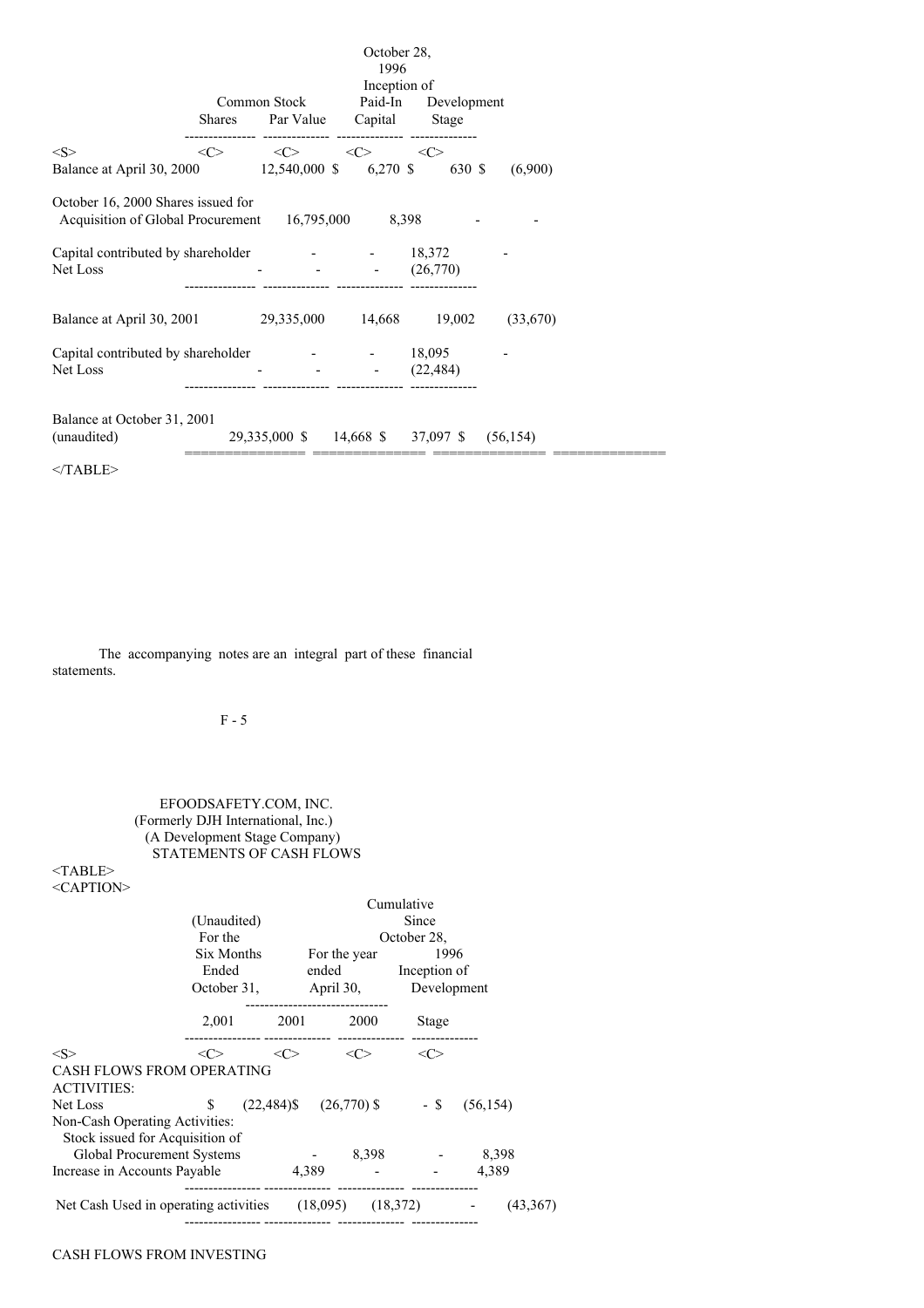| <b>ACTIVITIES:</b><br>Net cash provided by<br>investing activities | $\overline{\phantom{0}}$ |  | - |
|--------------------------------------------------------------------|--------------------------|--|---|
|                                                                    |                          |  |   |
| CARLI EL OWS EDOM EINANCING                                        |                          |  |   |

| UASH FLUWS FRUM FINANCING<br><b>ACTIVITIES:</b>         |   |        |        |        |        |  |
|---------------------------------------------------------|---|--------|--------|--------|--------|--|
| <b>Issuance of Common Stock</b>                         |   |        |        |        | 6,500  |  |
| Capital contributed by shareholder                      |   | 18,095 |        | 18,372 | 36,867 |  |
| Net Cash Provided by                                    |   |        |        |        |        |  |
| <b>Financing Activities</b>                             |   | 18,095 | 18,372 |        | 43,367 |  |
| Net (Decrease) Increase in<br>Cash and Cash Equivalents |   |        |        |        |        |  |
| Cash and Cash Equivalents<br>at Beginning of Period     |   |        |        |        |        |  |
| Cash and Cash Equivalents                               |   |        |        |        |        |  |
| at End of Period                                        | S | - \$   | - \$   | - \$   |        |  |
|                                                         |   |        |        |        |        |  |

 $<$ /TABLE>

F - 6

EFOODSAFETY.COM, INC. (Formerly DJH International, Inc.) (A Development Stage Company) STATEMENTS OF CASH FLOWS (continued)

<TABLE> <CAPTION>

|                                |                                                        |                       | Since                                  |                                                                                                             |
|--------------------------------|--------------------------------------------------------|-----------------------|----------------------------------------|-------------------------------------------------------------------------------------------------------------|
| For the                        |                                                        |                       |                                        |                                                                                                             |
|                                |                                                        |                       | 1996                                   |                                                                                                             |
| Ended                          |                                                        |                       |                                        |                                                                                                             |
|                                |                                                        |                       | Development                            |                                                                                                             |
| 2001                           |                                                        | 2000                  | Stage                                  |                                                                                                             |
| <்                             |                                                        | <<>                   | $\ll$                                  |                                                                                                             |
|                                |                                                        |                       |                                        |                                                                                                             |
| Cash paid during the year for: |                                                        |                       |                                        |                                                                                                             |
| S                              |                                                        |                       |                                        |                                                                                                             |
| Franchise and income taxes     | $-$ \$                                                 | $-$ \$                | - \$                                   |                                                                                                             |
|                                | (Unaudited)<br>Six Months<br>October 31,<br>- \$<br>\$ | 2001<br>$<\!\!C\!\!>$ | For the year<br>ended<br>$-$ \$ $-$ \$ | Cumulative<br>October 28,<br>Inception of<br>April 30,<br>SUPPLEMENTAL DISCLOSURE OF CASH FLOW INFORMATION: |

# SUPPLEMENTAL DISCLOSURE OF NON-CASH INVESTING AND FINANCING ACTIVITIES:

On October 16, 2000, the Company purchased Global Procurement Systems, Inc. ("GPS"). The purchase price was 16,795,000 shares of common stock in exchange for assets valued at \$8,398 .

- -----------------------------------------------------------------------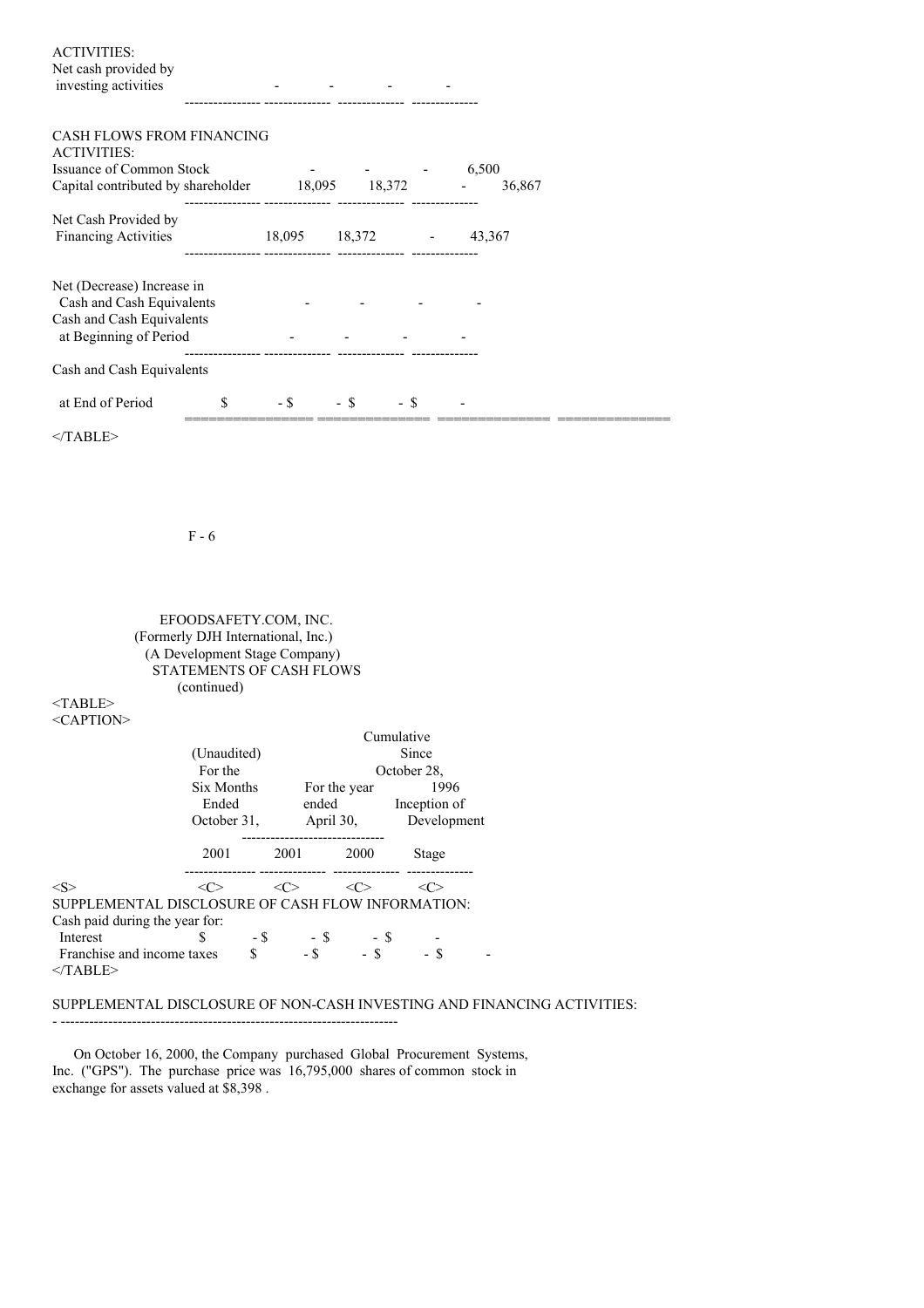The accompanying notes are an integral part of these financial statements.

F - 7

## EFOODSAFETY.COM, INC. (Formerly DJH International, Inc.) (A Development Stage Company) NOTES TO FINANCIAL STATEMENTS FOR THE YEARS ENDED APRIL 30, 2001 AND 2000 AND THE SIX MONTHS ENDED OCTOBER 31, 2001 (UNAUDITED)

## NOTE 1 - ORGANIZATION AND SUMMARY OF SIGNIFICANT ACCOUNTING POLICIES

This summary of accounting policies for eFoodSafety.com, Inc. (formerly DJH International, Inc.) (a development stage company) is presented to assist in understanding the Company's financial statements. The accounting policies conform to generally accepted accounting principles and have been consistently applied in the preparation of the financial statements.

## Interim Reporting

The unaudited financial statements as of October 31, 2001 and for the six month period then ended reflect, in the opinion of management, all adjustments (which include only normal recurring adjustments) necessary to fairly state the financial position and results of operations for the six months. Operating results for interim periods are not necessarily indicative of the results which can be expected for full years.

# Organization and Basis of Presentation

The Company was incorporated under the laws of the State of Nevada on October 28, 1996. Since October 28, 1996 the Company is in the development stage, and has not commenced planned principal operations.

## Nature of Business

The company has no products or services as of April 30, 2001. The Company was organized as a vehicle to provide methods and products to ensure the safety of fruits and vegetables being marketed worldwide.

### Cash and Cash Equivalents

For purposes of the statement of cash flows, the Company considers all highly liquid debt instruments purchased with a maturity of three months or less to be cash equivalents to the extent the funds are not being held for investment purposes.

### Pervasiveness of Estimates

The preparation of financial statements in conformity with generally accepted accounting principles required management to make estimates and assumptions that affect the reported amounts

F - 8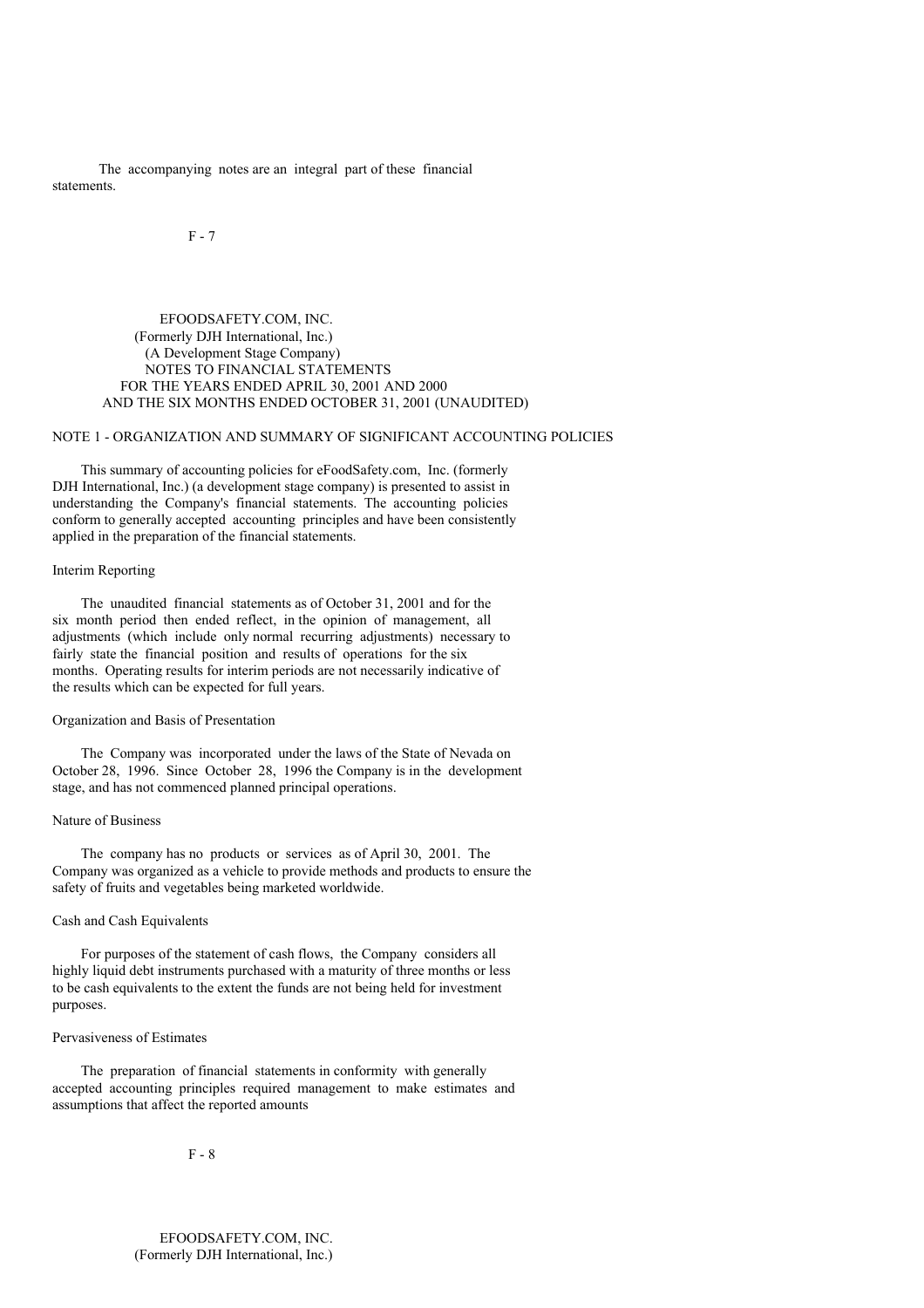## (A Development Stage Company) NOTES TO FINANCIAL STATEMENTS FOR THE YEARS ENDED APRIL 30, 2001 AND 2000 AND FOR THE SIX MONTHS ENDED OCTOBER 31, 2001 (UNAUDITED) (Continued)

## NOTE 1 - ORGANIZATION AND SUMMARY OF SIGNIFICANT ACCOUNTING POLICIES (Continued)

of assets and liabilities and disclosure of contingent assets and liabilities at the date of the financial statements and the reported amounts of revenues and expenses during the reporting period. Actual results could differ from those estimates.

### Loss per Share

|                                                        |             |     |                                   | The reconciliations of the numerators and denominators of the basic loss |  |
|--------------------------------------------------------|-------------|-----|-----------------------------------|--------------------------------------------------------------------------|--|
| per share computations are as follows:                 |             |     |                                   |                                                                          |  |
| $<$ TABLE>                                             |             |     |                                   |                                                                          |  |
| $<$ CAPTION>                                           |             |     |                                   |                                                                          |  |
|                                                        |             |     |                                   | Per-Share                                                                |  |
|                                                        | Income      |     | <b>Shares</b>                     | Amount                                                                   |  |
|                                                        | (Numerator) |     | (Denominator)                     |                                                                          |  |
|                                                        |             |     |                                   | For the six months ended October 31, 2001 (unaudited)                    |  |
| < S >                                                  | <<>         |     | <<>                               | $\langle C \rangle$                                                      |  |
| Basic Loss per Share                                   |             |     |                                   |                                                                          |  |
| Loss to common shareholders                            |             | S   |                                   | $(22,484)$ $29,335,000$ \$                                               |  |
|                                                        |             |     | For the year ended April 30, 2001 |                                                                          |  |
| Basic Loss per Share<br>Loss to common shareholders \$ |             |     |                                   | $(26,770)$ 21,604,699 \$                                                 |  |
|                                                        |             |     | For the year ended April 30, 2000 |                                                                          |  |
| Basic Loss per Share                                   |             |     |                                   |                                                                          |  |
| Loss to common shareholders                            |             | \$. |                                   | 12,540,000 \$                                                            |  |
|                                                        |             |     |                                   |                                                                          |  |

</TABLE>

The effect of outstanding common stock equivalents would be anti-dilutive for April 30, 2001 and 2000, and for October 31, 2001 and are thus not considered.

### Concentration of Credit Risk

The Company has no significant off-balance-sheet concentrations of credit risk such as foreign exchange contracts, options contracts or other foreign hedging arrangements. The Company maintains the majority of its cash balances with one financial institution, in the form of demand deposits.

F - 9

EFOODSAFETY.COM, INC. (Formerly DJH International, Inc.) (A Development Stage Company) NOTES TO FINANCIAL STATEMENTS FOR THE YEARS ENDED APRIL 30, 2001 AND 2000 AND FOR THE SIX MONTHS ENDED OCTOBER 31, 2001 (UNAUDITED) (Continued)

# NOTE 2 - INCOME TAXES

As of April 30, 2001, the Company had a net operating loss carryforward for income tax reporting purposes of approximately \$33,000 that may be offset against future taxable income through 2020. Current tax laws limit the amount of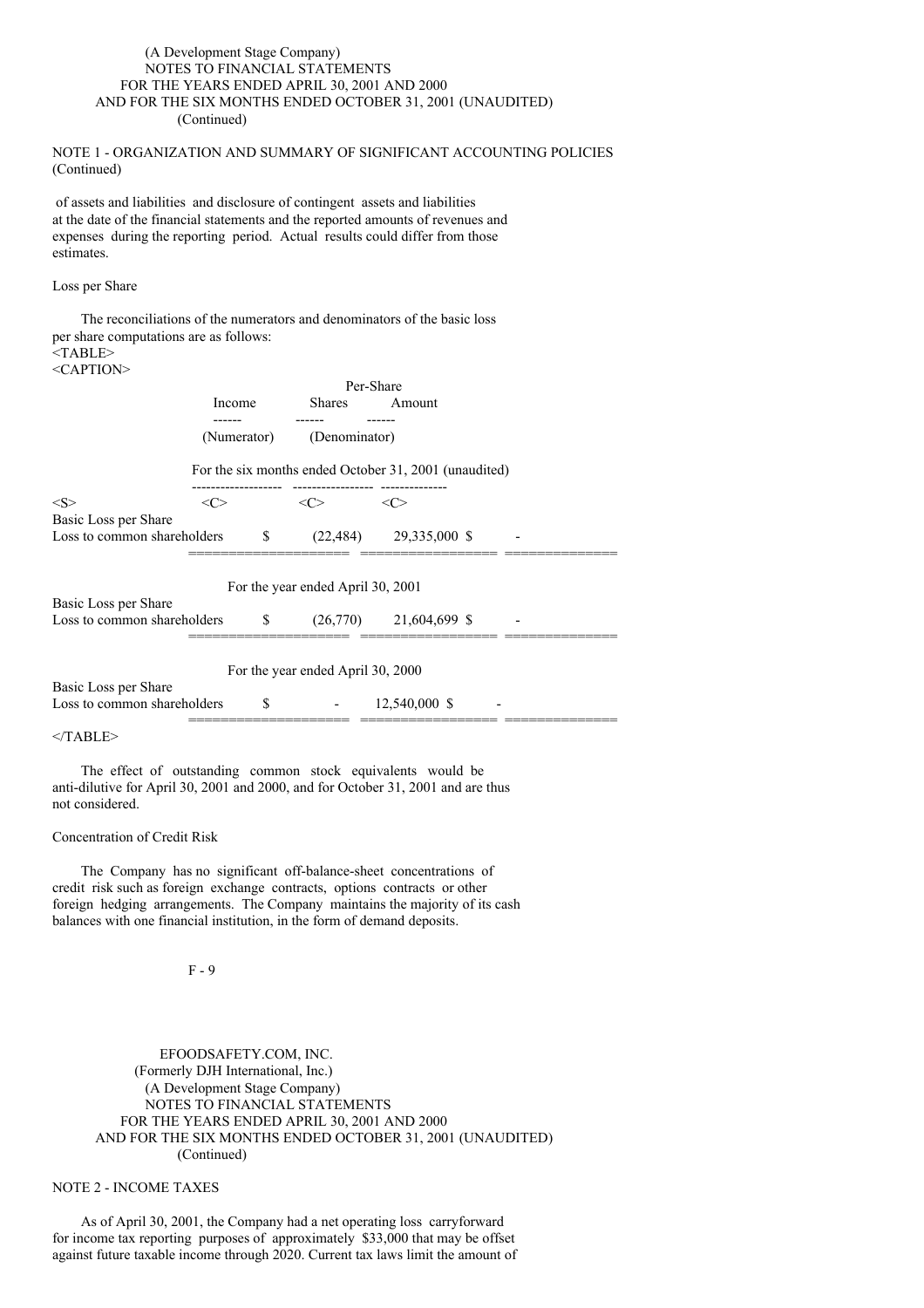loss available to be offset against future taxable income when a substantial change in ownership occurs. Therefore, the amount available to offset future taxable income may be limited. No tax benefit has been reported in the financial statements, because the Company believes there is a 50% or greater chance the carryforwards will expire unused. Accordingly, the potential tax benefits of the loss carryforwards are offset by a valuation allowance of the same amount.

# NOTE 3 - DEVELOPMENT STAGE COMPANY - GOING CONCERN

The Company has not begun principal operations and as is common with a development stage company, the Company has had recurring losses during its development stage. The Company's financial statements are prepared using generally accepted accounting principles applicable to a going concern which contemplates the realization of assets and liquidation of liabilities in the normal course of business. However, the Company does not have significant cash or other material assets, nor does it have an established source of revenues sufficient to cover its operating costs and to allow it to continue as a going concern. In the interim, shareholders of the Company have committed to meeting its minimal operating expenses.

### NOTE 4 - COMMITMENTS

As of April 30, 2001 all activities of the Company have been conducted by corporate officers from either their homes or business offices. Currently, there are no outstanding debts owed by the company for the use of these facilities and there are no commitments for future use of the facilities.

# NOTE 5 - COMMON STOCK TRANSACTIONS

On October 29, 1996, the Company issued approximately 2,090,000 shares of common stock to its officers and directors for payments made on the Company's behalf during its formation in the amount of approximately \$6,500.

On October 2, 2000, the Company declared a 6 to 1 stock split of its shares of common stock, par value \$.0005 per share. As a result of the split, 10,450,000 shares were issued and Paid-In

F - 10

## EFOODSAFETY.COM, INC. (Formerly DJH International, Inc.) (A Development Stage Company) NOTES TO FINANCIAL STATEMENTS FOR THE YEARS ENDED APRIL 30, 2001 AND 2000 AND FOR THE SIX MONTHS ENDED OCTOBER 31, 2001 (UNAUDITED) (Continued)

#### NOTE 5 - COMMON STOCK TRANSACTIONS (continued)

Capital was decreased by \$5,225. All references in the accompanying financial statements to number of common shares and per-share amounts for 2001 and 2000 have been restated to reflect the stock split.

#### NOTE 6 - RELATED PARTY TRANSACTIONS

During the years ended April 30, 2001 and 2000, and the six months ended October 31, 2001, shareholders have paid general and administrative expenses on behalf of the Company. These payments have been treated as paid-in capital to the Company. The amount of paid-in capital contributed by shareholders totaled \$18,372 and \$-0- for the years ended April 30, 2001 and 2000 respectively, and \$18,095 for the six months ended October 31, 2001.

## NOTE 7 - ACQUISITION

On October 16, 2000, the Company entered into an agreement and plan of reorganization with Global Procurement Systems, Inc. ("GPS") whereby the Company acquired GPS. This business combination was accounted for as a purchase with the operations of GPS being included in the income statement from October 16, 2000. As a result of the acquisition, the Company issued 16,795,000 shares of common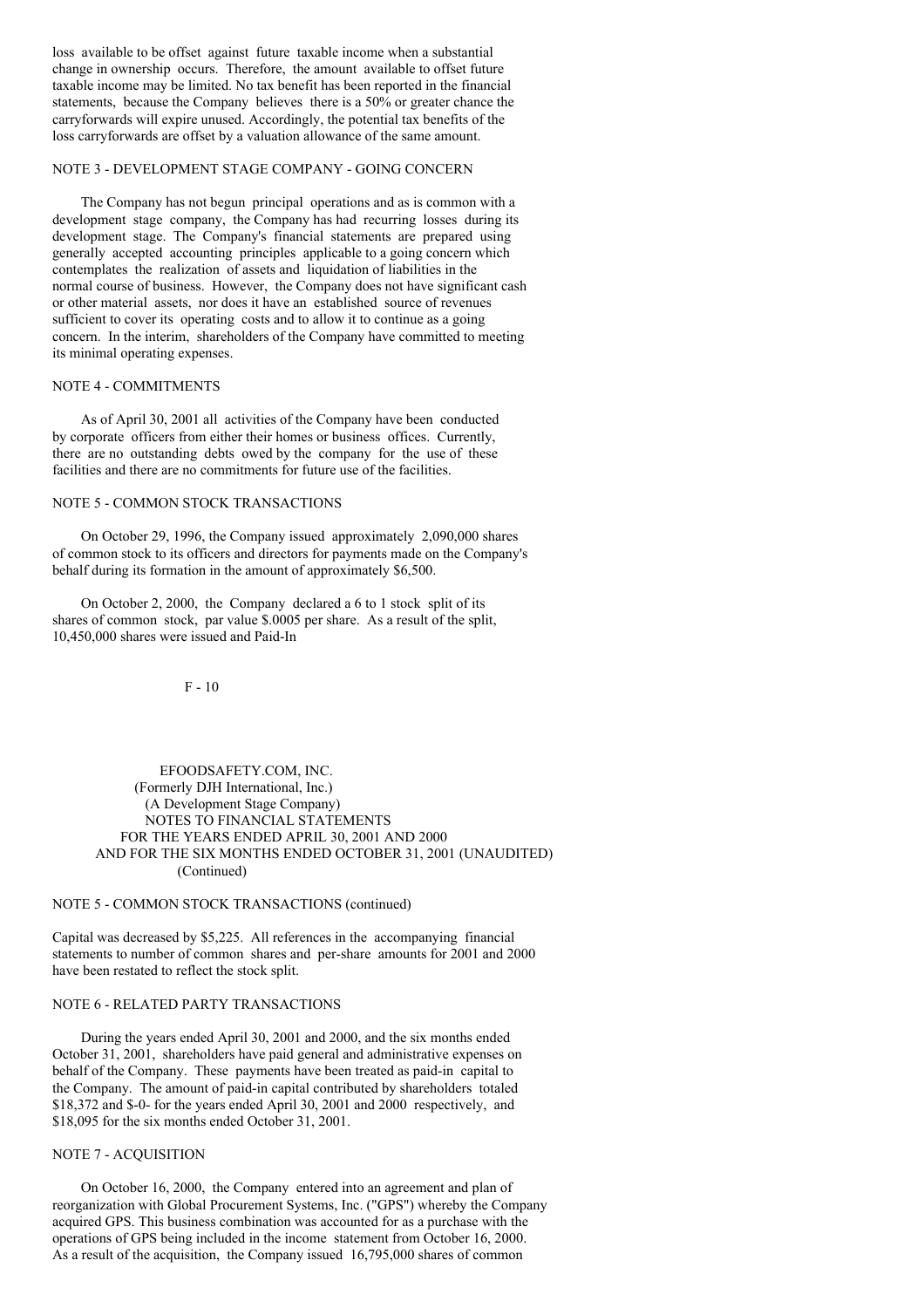stock in exchange for the outstanding shares of GPS and changed its name to eFoodSafety.com, Inc.

These unaudited pro forma condensed combined statements of operations are based on the April 30, 2001 and 2000 historical financial statements of the Company and the unaudited financial statements of GPS, with the Company treated as the acquiring entity for financial reporting purposes. The unaudited pro forma condensed combined statement of operations presents the results of operations of the Surviving Corporation, assuming the acquisitions were completed on May 1, 2000 (for the Year ended April 30, 2001) and May 1, 1999 (for the Year ended April 30, 2000).

The unaudited pro forma condensed combined financial statements have been prepared by management of the Company and GPS. These pro forma statements may not be indicative of the results that actually would have occurred if the combination had been in effect on the dates indicated or which may be obtained in the future. These pro forma financial statements should be read in conjunction with the accompanying notes and the historical financial information of the Company.

F - 11

EFOODSAFETY.COM, INC. (Formerly DJH International, Inc.) (A Development Stage Company) NOTES TO FINANCIAL STATEMENTS FOR THE YEARS ENDED APRIL 30, 2001 AND 2000 AND FOR THE SIX MONTHS ENDED OCTOBER 31, 2001 (UNAUDITED) (Continued)

NOTE 7 - ACQUISITION (continued) <TABLE> <CAPTION>

Unaudited Pro Forma Statements of Operations for the Year Ended April 30, 2001

|                       | eFoodSafety | (Unaudited)    | Pro Forma<br><b>GPS</b> | Pro Forma<br>Adjustments | Combined        | Balance  |
|-----------------------|-------------|----------------|-------------------------|--------------------------|-----------------|----------|
| $<\leq>$<br>Revenues: | \$          | <( ><br>$-$ \$ | <<<br>$-$ \$            | $\hat{\mathbf{S}}$       | $\ll >> \ll >>$ |          |
| Expenses:             |             | 26,770         | 41,374                  | $(8,398)$ A              |                 | 59,746   |
| Net Loss              | \$          | $(26,770)$ \$  | $(41,374)$ \$           | 8,398                    | \$              | (59,746) |

 $<$ /TABLE>

<TABLE>

# <CAPTION>

Unaudited Pro Forma Statements of Operations for the Year Ended April 30, 2000

|               |             | (Unaudited)   |                | Pro Forma<br>Pro Forma  | Combined       |
|---------------|-------------|---------------|----------------|-------------------------|----------------|
|               | eFoodSafety |               | <b>GPS</b>     | Adjustments             | Balance        |
| $<\!\!S\!\!>$ | <ι >        | $<\!\!C\!\!>$ | <<             | <<>                     | $\langle$ C>   |
| Revenues:     | \$          | $-$ \$        | $-$ \$         | $\overline{\mathbf{S}}$ |                |
| Expenses:     |             |               | 127,041        | $\blacksquare$          | 127,041        |
| Net Loss      | \$          | $-$ \$        | $(127,041)$ \$ |                         | S<br>(127,041) |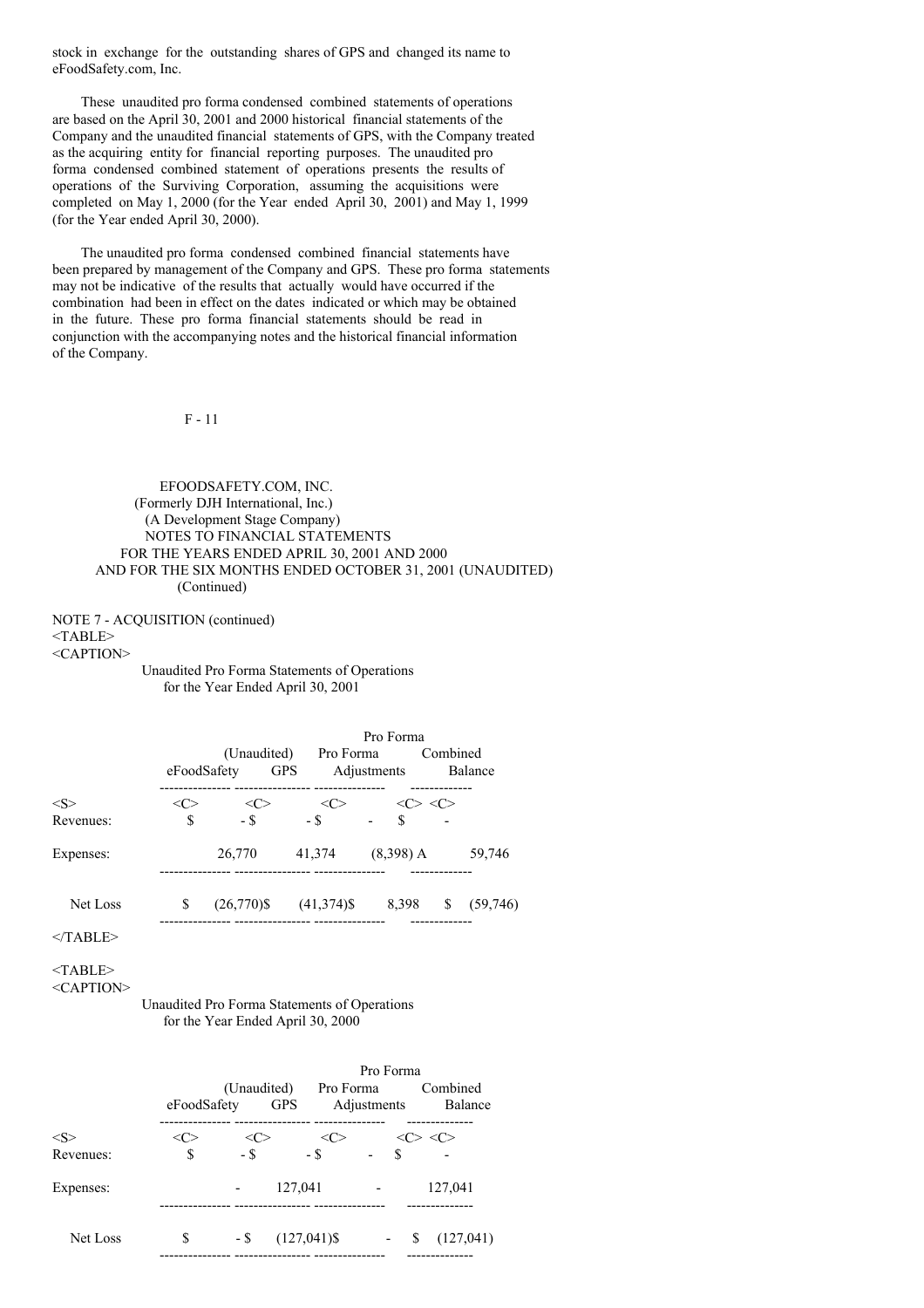## $<$ /TABLE>

The adjustments to the unaudited pro forma condensed combined statements of operations are described below:

(A) Reduction of costs which had been expensed by the Company and prior to the acquisition had also been expensed by GPS.

# $F - 12$

### PART II

# INFORMATION NOT REQUIRED IN PROSPECTUS

# ITEM 24. INDEMNIFICATION OF OFFICERS AND DIRECTORS

Section 78(1)(2)(3) & (4) of the Nevada Revised Statutes (the "NRS") permits corporations to indemnify a director, officer or control person of the corporation or its stockholders for any liability asserted against him and liability and expenses incurred by him in his capacity as a director, officer, employee or agent, or arising out of his status as such, whether or not the corporation has the authority to indemnify him against such liability and expense. Our Articles of Incorporation and By-laws do not include such a provision automatically indemnifying a director, officer or control person of the corporation or its stockholders for any liability asserted against him and liability and expenses incurred by him in his capacity as a director, officer, employee or agent, or arising out of his status as such.

Our By-laws, Article X Section 3, do permit us to secure insurance on behalf of any officer, director, employee or other agent for any liability arising out of his or her actions in such capacity, regardless of whether or not Nevada law would permit indemnification.

# ITEM 25. OTHER EXPENSES OF ISSUANCE AND DISTRIBUTION

The estimated expenses of the offering, all of which are to be borne by the Registrant, are as follows:

| <b>SEC Filing Fee</b>             | S        |   | $13*$    |
|-----------------------------------|----------|---|----------|
| <b>Printing Expenses</b>          | \$       |   | $2,000*$ |
| Accounting Fees and Expenses      |          |   | $3,000*$ |
| Legal Fees and Expenses           |          |   | 15,000*  |
| Blue Sky Fees and Expenses        |          | S | 5,000*   |
| Registrar and Transfer Agent Fees |          |   | 500      |
| Miscellaneous                     |          |   | 1,000*   |
| Total                             | \$26.513 |   |          |

\*Estimated Amounts

All expenses of the registration will be borne by eFood.

## ITEM 26. RECENT SALES OF UNREGISTERED SECURITIES

The following securities of eFoodSafety.com, Inc. were issued by eFood within the past two (2) years and were not registered under the Securities Act of 1933. Upon incorporation there were 2,090,000 shares of common stock issued pursuant to the exemption from registration contained within Section 4(2) of the Securities Act of 1933, to company officers and directors. Pursuant to a Board resolution of the corporation a forward split of 6 to 1 was completed and a reorganization occurred on October 16, 2000 and an additional 27,245,000 shares were issued from treasury for due consideration from the merging corporation.

## ITEM 27. EXHIBITS.

The following Exhibits are filed as part of this Registration Statement pursuant to Item 601 of Regulation S-B: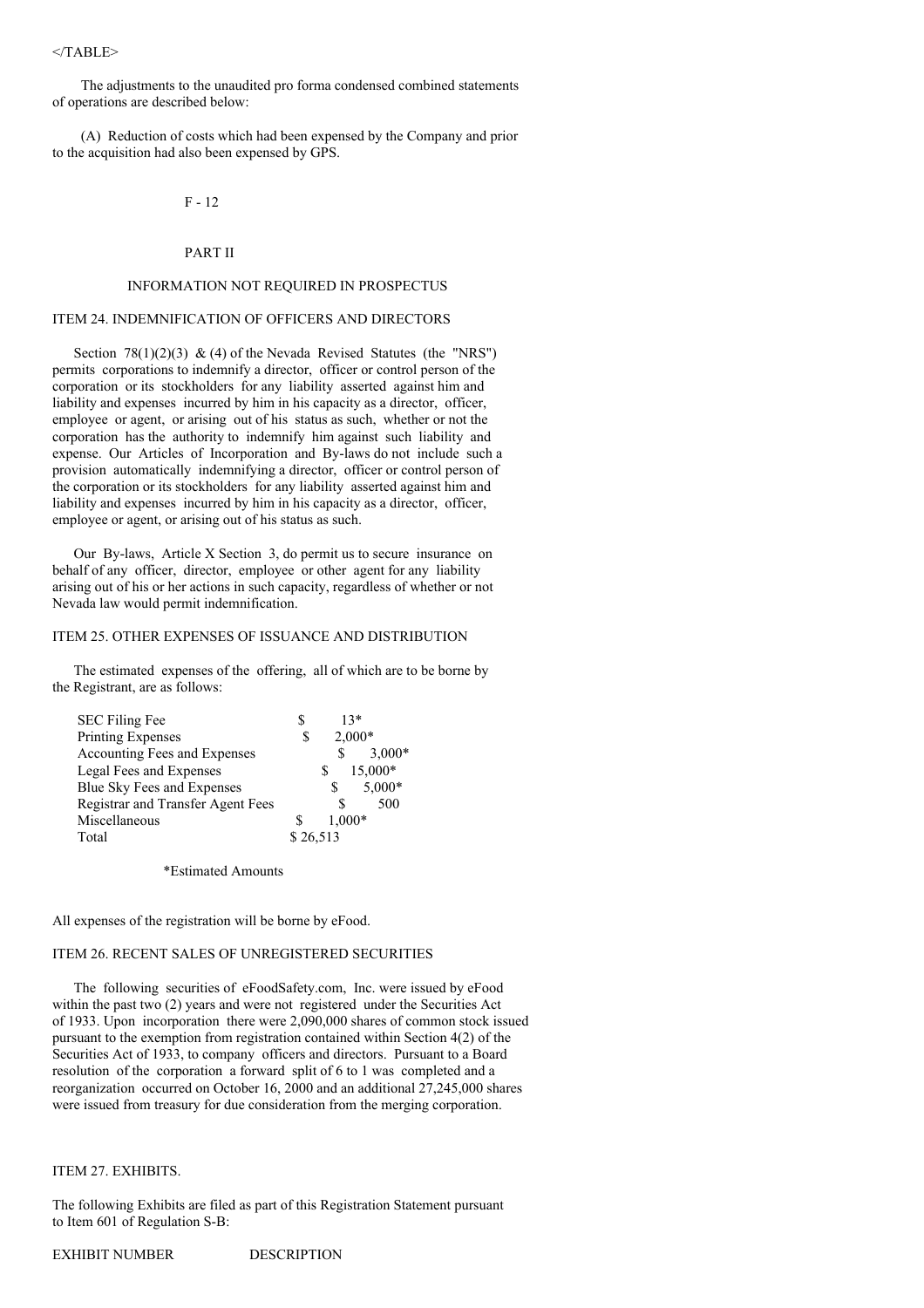| 3.1  | Articles of Incorporation                     |
|------|-----------------------------------------------|
| 3.2  | Corporate By-Laws                             |
| 4.1  | Form of Common Stock Certificate              |
| 5.1  | Consent and Opinion of Counsel                |
| 23.1 | Consent of Robison, Hill & Co.                |
| 23.2 | Consent of Richard E. Daniels, Esq. (See 5.1) |

ITEM 28. UNDERTAKINGS.

(a) The undersigned Company hereby undertakes to:

(1) File, during any period in which it offers or sells securities, a post effective amendment to this Registration Statement to:

- i. Include any prospectus required by Section  $I(a)(3)$  of the Securities Act of 1933 (the "Securities Act");
- ii. Reflect in the prospectus any facts or events which, individually or together, represent a fundamental change in the information in the Registration Statement.
- iii. Include any additional or changed material information on the plan of distribution.

(2) For determining liability under the Securities Act, each post-effective amendment shall be treated as a new registration statement of the securities offered, and the offering of the securities at that time shall be deemed to be the initial bona fide offering.

(3) File a post-effective amendment to remove from registration any of the securities that remain unsold at the end of the offering.

b) Insofar as indemnification for liabilities arising under the Securities Act may be permitted to Directors, Officers and controlling persons of eFood pursuant to the foregoing provisions, or otherwise, eFood has been advised that in the opinion of the Securities and Exchange Commission such indemnification is against public policy as expressed in the Securities Act and is, therefore, unenforceable.

In the event that a claim for indemnification against such liabilities (other than the payment by eFood of expenses incurred or paid by a Director, Officer or a controlling person of eFood in the successful defense of any action, suit or proceeding) is asserted by such Director, Officer or controlling person in connection with the securities being registered, eFood will, unless in the opinion of its counsel the matter has been settled by controlling precedent, submit to a court of competent jurisdiction the question whether such indemnification by it is against public policy as expressed in the Securities Act and will be governed by the final adjudication of such issue.

#### SIGNATURES

In accordance with the requirements of the Securities Act of 1933, the registrant certifies that it has reasonable grounds to believe that it meets all the requirements for filing on Form SB-2 and authorized this registration statement to be signed on its behalf by the undersigned, in the city of Visalia, California, on April 24, 2002.

# EFOODSAFETY.COM, INC.

BY: /s/ Patricia Ross

Patricia Ross President/Treasurer/Director

In accordance with the requirements of the Securities Act of 1933, as amended, this Registration Statement has been signed by the following persons in the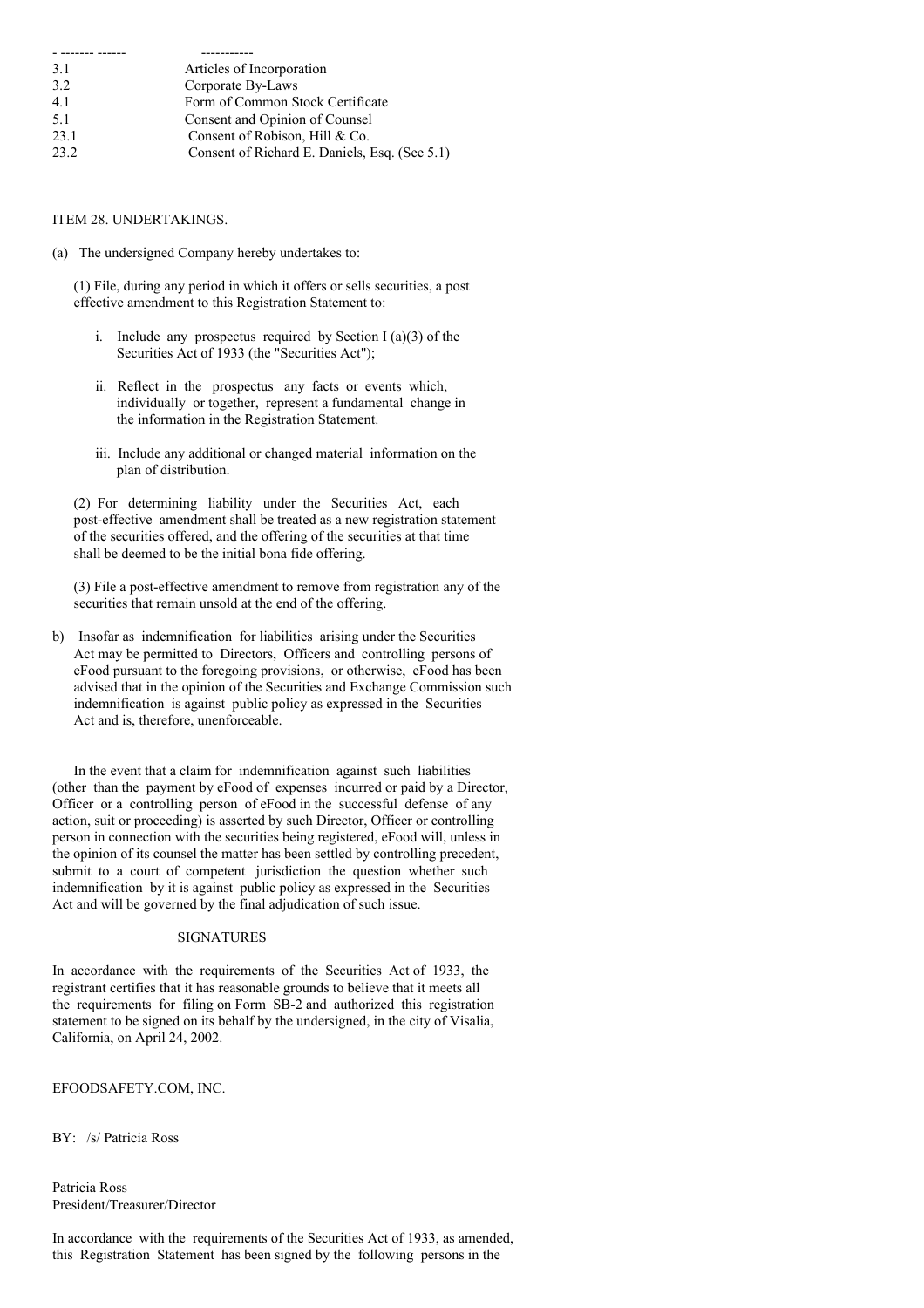capacities and on the dates stated.

--------------

| <b>SIGNATURE</b>                             | TITLE                          | <b>DATE</b>    |  |
|----------------------------------------------|--------------------------------|----------------|--|
| /s/ Patricia Ross<br>-----------             | President, Treasurer, Director | April 24, 2002 |  |
| /s/ Clarence W. Karney<br>------------------ | CEO, Secretary. Director       | April 24, 2002 |  |
|                                              |                                |                |  |

/s/ Lindsey Lee Chief Financial Officer April 24, 2002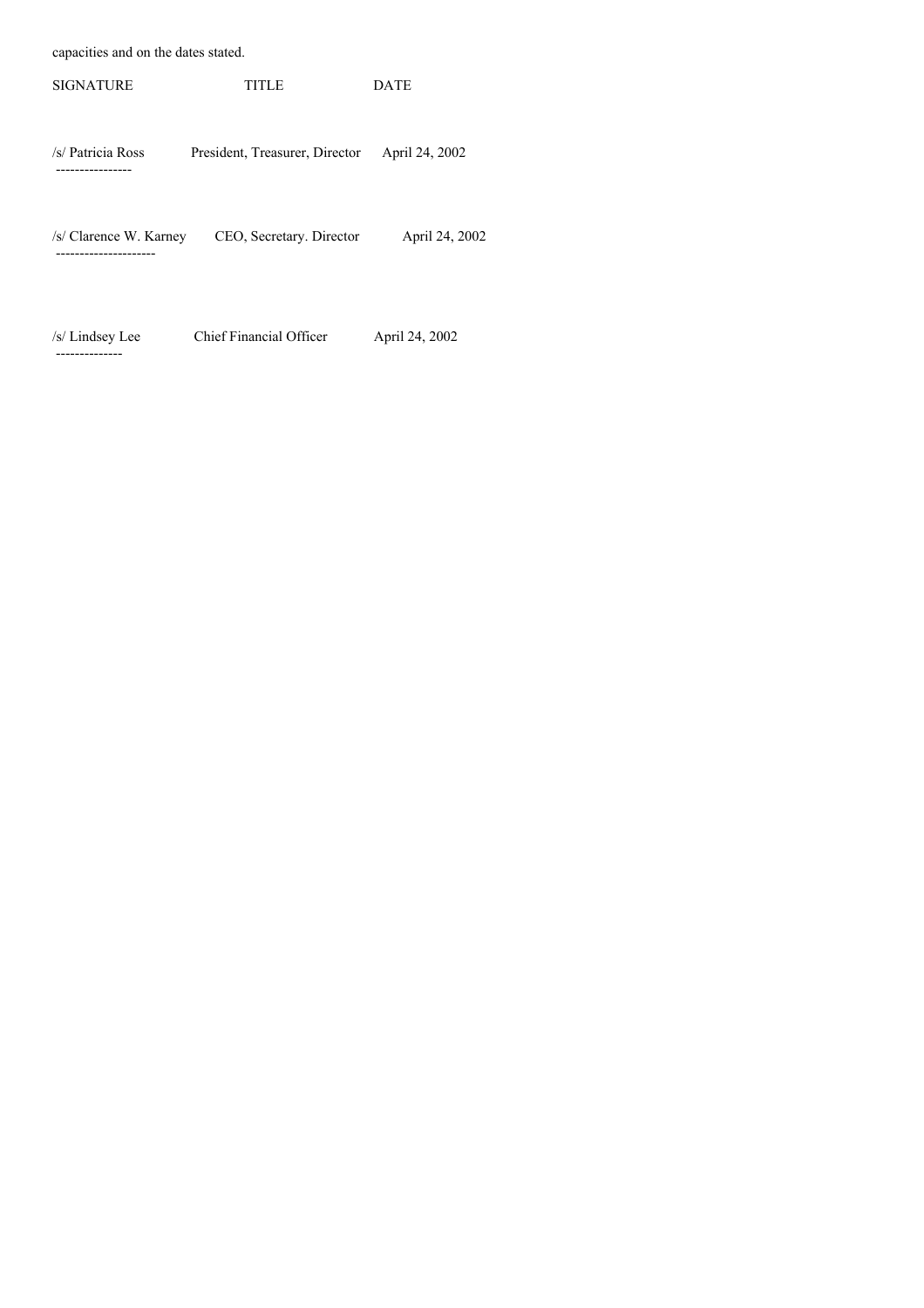# EXHIBIT 23.1

Consent of Robison, Hill & Co.

# INDEPENDENT AUDITOR'S CONSENT

We consent to the incorporation by reference in this Registration Statement of eFoodSafety.com, on Form SB-2/A, of our Independent Auditor's Report dated May 8, 2001 and accompanying notes of the same date and to reference to us under the heading "Experts" in the Prospectus, which is part of this Registration Statement.

/s/Robison, Hill & Co. Robison, Hill & Co.

Salt Lake City, UT

April 24, 2002